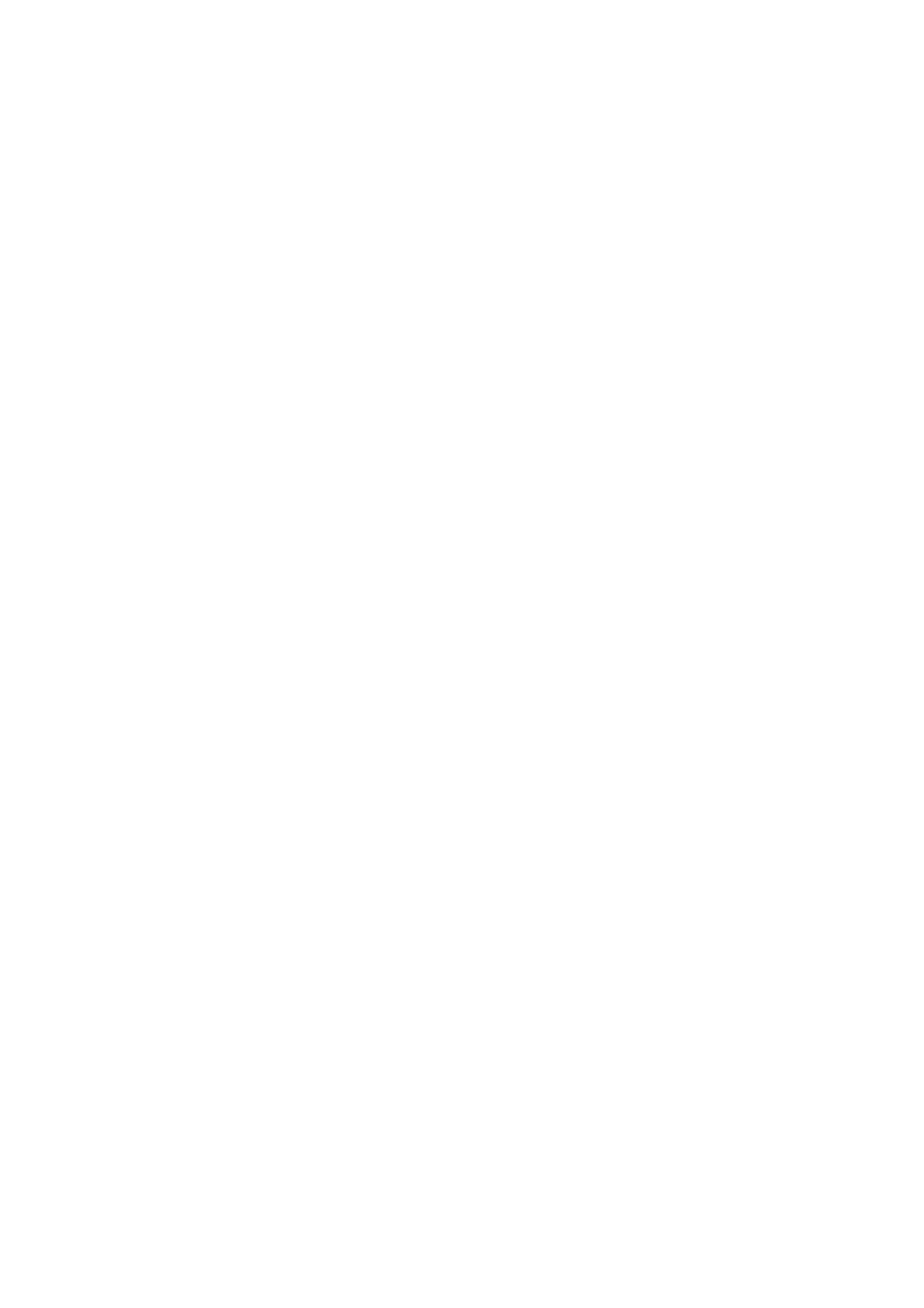## **LOCAL GOVERNMENT ACT 1995**

## CITY OF MELVILLE

## **ACTIVITIES IN THOROUGHFARES, PUBLIC PLACES AND TRADING LOCAL LAW 2014**

#### **CONTENTS**

## **PART 1—PRELIMINARY**

- 1.1 Citation
- 1.2 Commencement
- 1.3 Application

1.4 Repeal

1.5 Definitions

1.6 Assistance animals

## **PART 2—ACTIVITIES IN THOROUGHFARES AND PUBLIC PLACES**

*Division 1—General* 

- 2.1 General prohibitions
- 2.2 Activities allowed with a permit—general

2.3 No possession and consumption of liquor on thoroughfare

*Division 2—Vehicle crossing* 

Subdivision 1—Installing crossings

2.4 Construction of crossings

Subdivision 2—Temporary crossings

- 2.5 Permit required
- 2.6 Standard crossing

Subdivision 3—Redundant vehicle crossings

2.7 Removal of redundant crossing

*Division 3—Verge treatments*  Subdivision 1—Preliminary

2.8 Interpretation

Subdivision 2—Permissible verge treatments

- 2.9 Permissible verge treatments
- 2.10 Only permissible verge treatments to be installed
- 2.11 Obligations of owner or occupier
- 2.12 Notice to owner or occupier

Subdivision 3—Existing verge treatments

2.13 Transitional provision

Subdivision 4—Public works

2.14 Power to carry out public works on verge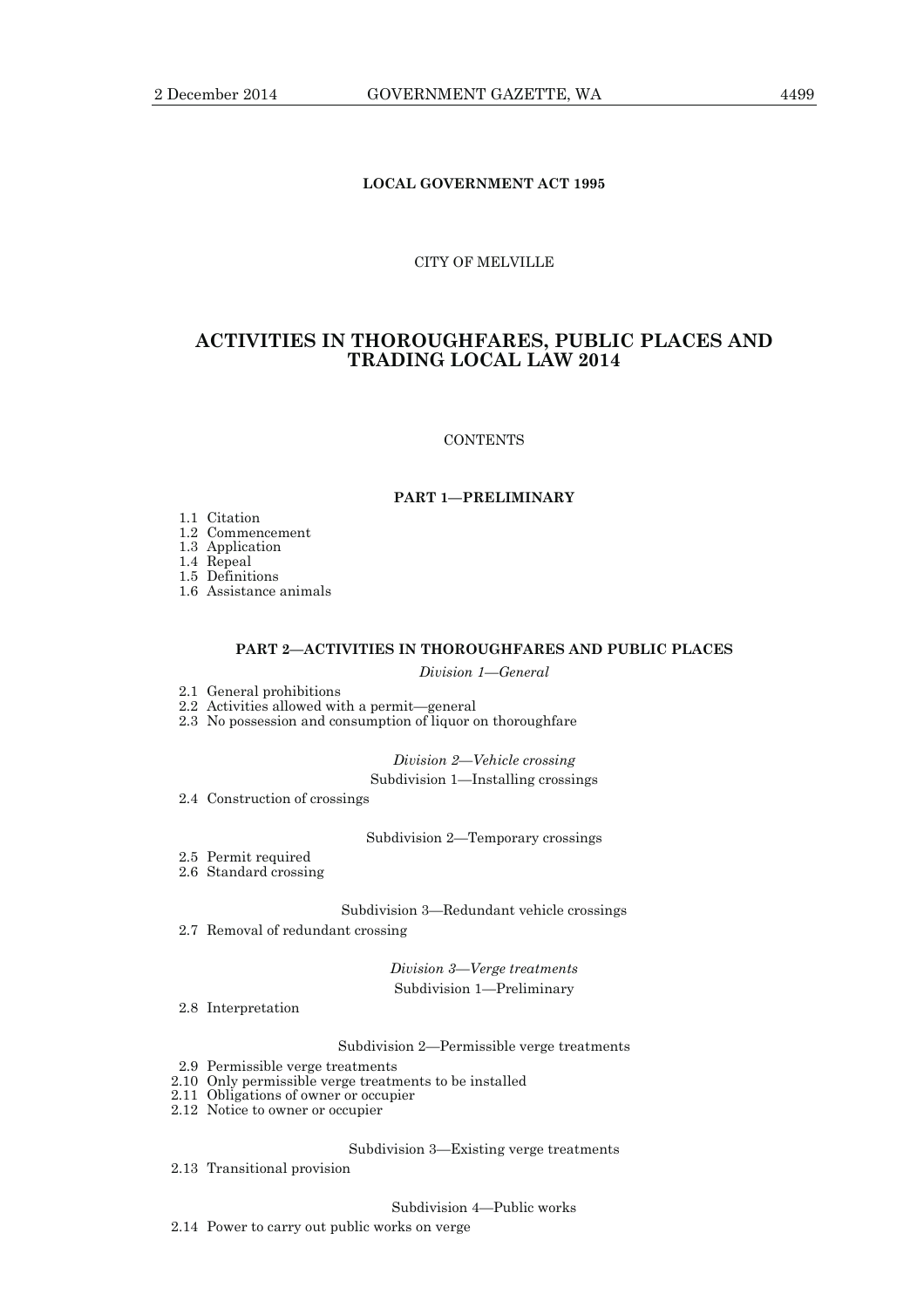*Division 4—Fencing* 

## 2.15 Public place—Item 4(1) of Division 1, Schedule 3.1 of Act

*Division 5—Signs erected by the local government* 

2.16 Signs

2.17 Transitional

## *Division 6—Driving on a closed thoroughfare*

2.18 No driving on closed thoroughfare

## **PART 3—ADVERTISING SIGNS ON THOROUGHFARES**

*Division 1—Preliminary* 

3.1 Interpretation

*Division 2—Permit* 

3.2 General Prohibitions

3.3 Advertising signs and portable direction signs

3.4 Matters to be considered in determining application for permit

## *Division 3—Conditions on permit*

3.5 Conditions on portable sign

3.6 Conditions on election sign

3.7 Permit for a charitable organisation

3.8 Impounding of advertising signs

## **PART 4—OBSTRUCTING ANIMALS, VEHICLES OR SHOPPING TROLLEYS**

## *Division 1—Animals and vehicles*

- 4.1 Leaving an animal or vehicle in public place or on local government property
- 4.2 Prohibitions relating to animals
- 4.3 Removal of vehicle or animal

## *Division 2—Shopping trolleys*

- 4.4 Interpretation
- 4.5 Shopping trolley to be marked
- 4.6 Person not to leave trolley in public place
- 4.7 Abandoned trolley
- 4.8 Retailer taken to own trolley
- 4.9 Impounding of abandoned trolley

## **PART 5—TRADING IN THOROUGHFARES AND PUBLIC PLACES**

*Division 1—Stallholders and traders* 

Subdivision 1—Preliminary

5.1 Interpretation

Subdivision 2—Permits

- 5.2 Stallholder's permit
- 5.3 Trader's permit
- 5.4 No permit required to sell newspaper
- 5.5 Relevant considerations in determining application for permit
- 5.6 Conditions of permit
- 5.7 Exemptions from requirement to pay fee or to obtain a permit

Subdivision 3—Conduct of stallholders and traders

5.8 Conduct of stallholders and traders

*Division 2—Street entertainers* 

Subdivision 1—Preliminary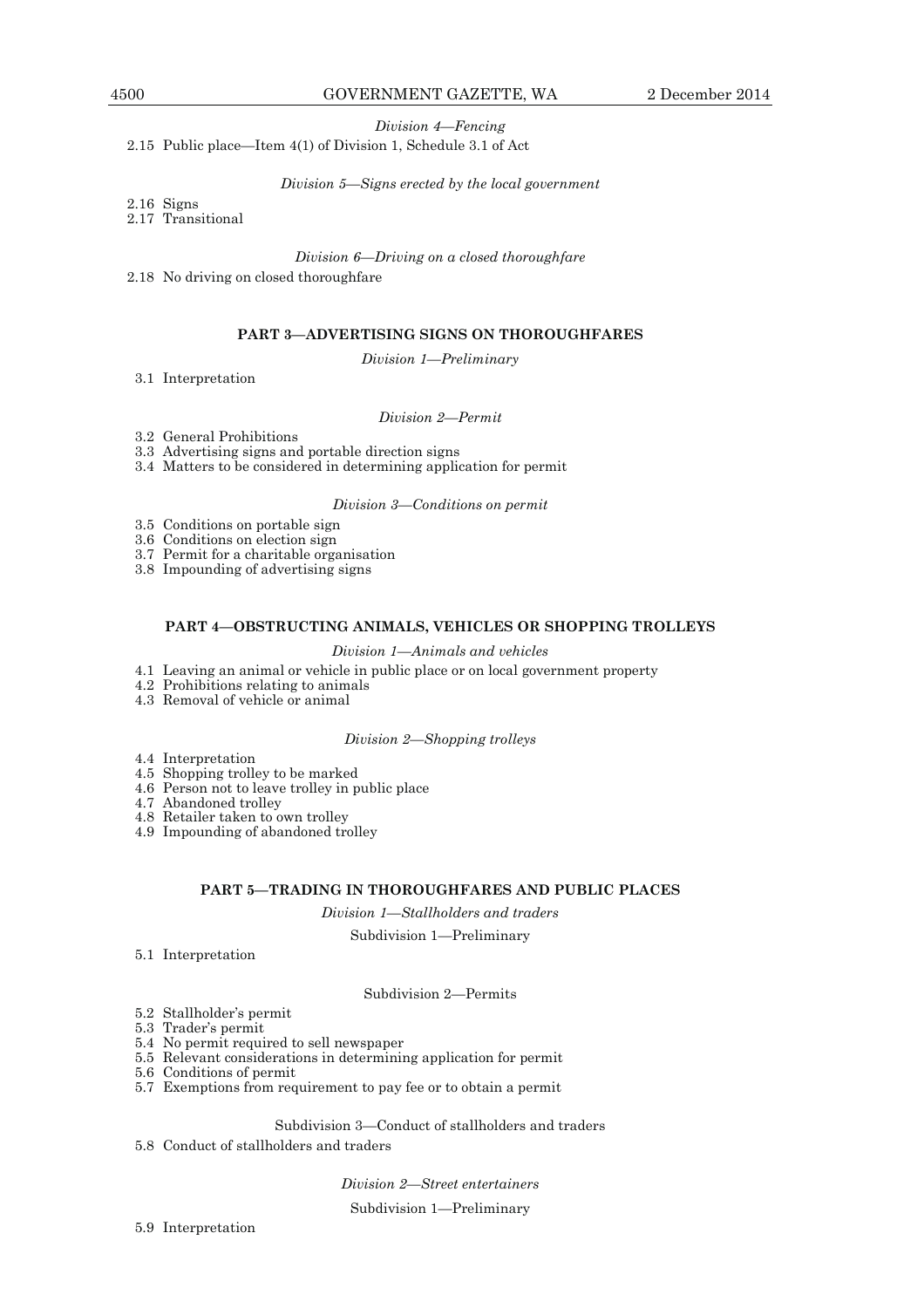#### Subdivision 2—Permits

- 5.10 Permit required to perform
- 5.11 Variation of permitted area and permitted time
- 5.12 Duration of permit
- 5.13 Cancellation of permit
- 5.14 Obligations of permit holder

#### *Division 3—Outdoor eating facilities on public places*

- 5.15 Interpretation
- 5.16 Permit required to conduct facility
	- 5.17 Matters to be considered in determining application
	- 5.18 Obligations of permit holder
	- 5.19 Removal of facility unlawfully conducted
	- 5.20 Use of facility by public
	- 5.21 Temporary removal of facility may be requested

## **PART 6—PERMITS**

## *Division 1—Applying for a permit*

- 6.1 Application for permit
- 6.2 Decision on application for permit

## *Division 2—Conditions*

- 6.3 Conditions which may be imposed on a permit
- 6.4 Imposing conditions under a policy
- 6.5 Compliance with and variation of conditions

## *Division 3—General*

- 6.6 Duration of permit
- 6.7 Permits for outdoor facilities
- 6.8 Renewal of permit
- 6.9 Transfer of permit
	- 6.10 Production of permit
	- 6.11 Cancellation of permit

## **PART 7—OBJECTIONS AND APPEALS**

7.1 Application of Part 9 Division 1 of Act

## **PART 8—MISCELLANEOUS NOTICES**

- 8.1 Notice to redirect or repair sprinkler
- 8.2 Hazardous plants
- 8.3 Notice to repair damage to thoroughfare
- 8.4 Notice to remove thing unlawfully placed on thoroughfare

## **PART 9—ENFORCEMENT**

*Division 1—Notices given under this local law* 

- 9.1 Offence to fail to comply with notice
- 9.2 Local government may undertake requirements of notice

*Division 2—Offences and penalties*  Subdivision 1—General

9.3 Offences

## Subdivision 2—Infringement notices and modified penalties

- 9.4 Prescribed offences
- 9.5 Forms

## **SCHEDULE 1—PRESCRIBED OFFENCES**

## **SCHEDULE 2—ACCEPTABLE MATERIAL**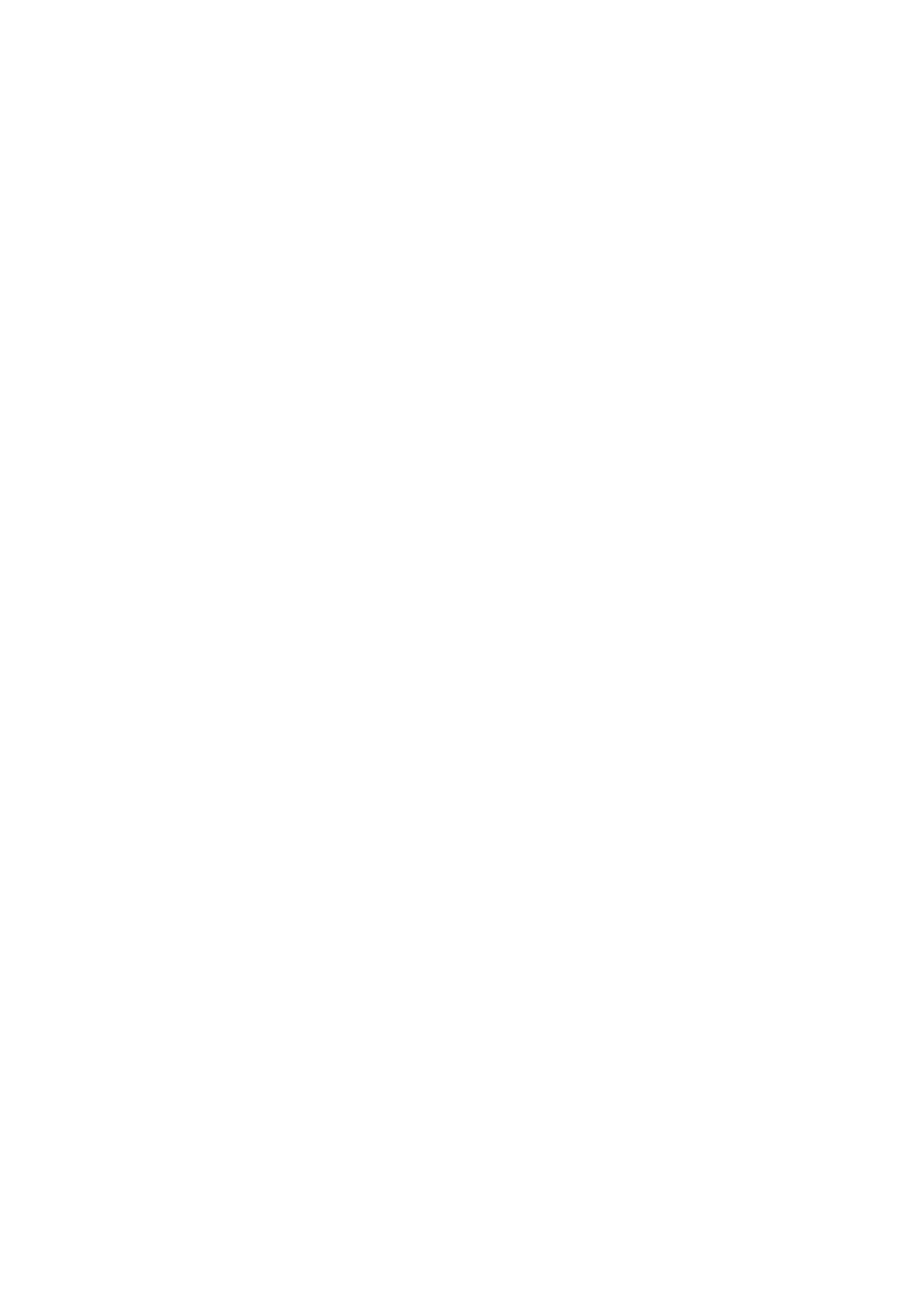## **LOCAL GOVERNMENT ACT 1995**

## CITY OF MELVILLE

## **ACTIVITIES IN THOROUGHFARES, PUBLIC PLACES AND TRADING LOCAL LAW 2014**

Under the powers conferred by the *Local Government Act 1995* and under all other powers enabling it, the Council of the City of Melville resolved on 18 November 2014 to make the following local law.

## **PART 1—PRELIMINARY**

#### **1.1 Citation**

This local law may be cited as the *City of Melville Activities in Thoroughfares, Public Places and Trading Local Law 2014*.

## **1.2 Commencement**

This local law comes into operation 14 days after the date of its publication in the *Government Gazette.*

## **1.3 Application**

This local law applies throughout the district.

#### **1.4 Repeal**

The following local laws are repealed—

- (a) The *City of Melville By-Laws relating to Street Lawns and Gardens* published in the *Government Gazette* on 19 March 1993;
	- (b) The *Municipality of the City of Melville By-laws relating to Outdoor Eating Areas* published in the *Government Gazette* on 8 July 1988 and as amended and published in the *Government Gazette* on 1 February 2000;
- (c) The *City of Melville By-Laws relating to Hawkers, Stall Holders and Trading in Public Places* published in the *Government Gazette* on 19 January 1996 and as amended and published in the *Government Gazette* on 1 February 2000.

## **1.5 Definitions**

In this local law unless the context otherwise requires—

*Act* means the *Local Government Act 1995*;

- *applicant* means a person who applies for a permit;
- *authorised person* means a person appointed by the local government under section 9.10 of the Act to perform any of the functions of an authorised person under this local law;

*building permit* means a permit granted under section 20 of the *Building Act 2011;*

*built-up area* has the meaning given to it in the *Road Traffic Code 2000*;

- *bulk rubbish container* means a bin or container designed or used for holding a substantial quantity of rubbish and which is unlikely to be lifted without mechanical assistance, but does not include a bin or container used in connection with the local government's regular domestic rubbish collection service;
- *carriageway* has the meaning given to it in the *Road Traffic Code 2000*;

*CEO* means the Chief Executive Officer of the local government;

*charitable organisation* means a charitable institution or public benevolent institution endorsed by the Commonwealth Commissioner of Taxation under the Commonwealth *Income Tax Assessment Act 1997* as a deductible gift recipient or as exempt from income tax;

*commencement day* means the day on which this local law comes into operation;

*Council* means the council of the local government;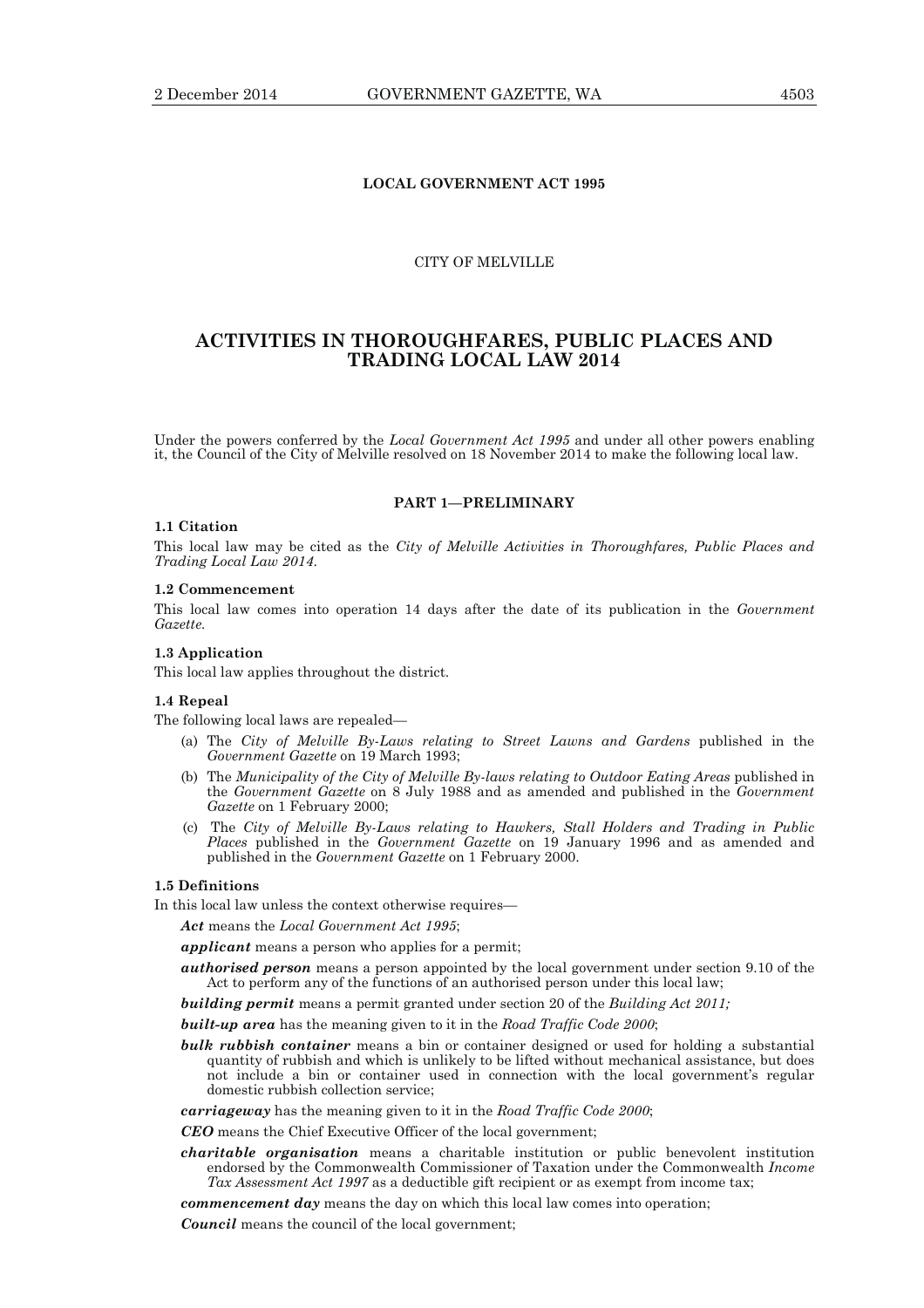*crossing* means a crossing giving access from a public thoroughfare to—

- (a) private land; or
- (b) a private thoroughfare serving private land;

*district* means the district of the local government:

*footpath* has the meaning given to it in the *Road Traffic Code 2000*;

**garden** means any part of a thoroughfare planted, developed or treated, otherwise than as a lawn, with one or more plants;

*intersection* has the meaning given to it in the *Road Traffic Code 2000*;

*kerb* includes the edge of a carriageway;

*local government* means the City of Melville

*local government property* means anything except a thoroughfare—

- (a) which belongs to the local government;
- (b) of which the local government is the management body under the *Land Administration Act 1997*; or
- (c) which is an 'otherwise unvested facility' within section 3.53 of the Act;

*lawn* means any part of a thoroughfare which-

- (a) is planted, by any person, only with grass, or with a similar plant, or
- (b) is planted, by the local government, with any other plant;
- *liquor* has the meaning given to it in section 3 of the *Liquor Control Act 1988*;

*lot* has the meaning given to it in the *Planning and Development Act 2005*;

*nature strip* has the meaning given to it in the *Road Traffic Code 2000*;

*occupier* in relation to land does not include the local government;

*owner* in relation to land does not include the local government;

*permissible verge treatment* means a treatment described in clause 2.9(2), and includes reticulation pipes and sprinklers installed for the purposes of the treatment;

*permit* means a permit issued under this local law;

*permit holder* means a person who holds a valid permit;

*person* does not include the local government;

*premises* for the purpose of the definition of "public place" in both this clause and clause 5.1, means a building or similar structure, but does not include a carpark or a similar place;

*property line* means the lateral boundary of a thoroughfare;

*public place* includes any thoroughfare or place which the public are allowed to use, whether or not the thoroughfare or place is on private property, but does not include—

- (a) premises on private property from which trading is lawfully conducted under a written law; and
- (b) local government property;

*Regulations* means the *Local Government (Functions and General) Regulations 1996*;

*Schedule* means a schedule to this local law

*sign* includes a notice, flag, mark, structure or device on which may be shown words, numbers, expressions or symbols and includes community and directional signs;

*thoroughfare* has the meaning given to it in the Act, but does not include a private thoroughfare which is not under the management control of the local government;

*town planning scheme* means a town planning scheme of the local government made under the *Planning and Development Act 2005*;

*tree* means a woody perennial plant generally having a single stem or trunk which will grow to a height of approximately 4 metres or higher;

*vehicle* includes—

- (a) every conveyance and every object capable of being propelled or drawn on wheels, tracks or otherwise; and
- (b) an animal being ridden or driven,

but excludes—

 (c) a wheel-chair or any device designed for use by a physically impaired person on a footpath; and

(d) a pram, a stroller or a similar device; and

*verge* means that part of a thoroughfare between the carriageway and the property line of land which abuts the thoroughfare, and includes a nature strip and footpath.

## **1.6 Assistance animals**

This local law is subject to any written law and any law of the Commonwealth about assistance animals as defined in the *Disability Discrimination Act 1992* (Cth) section 9(2).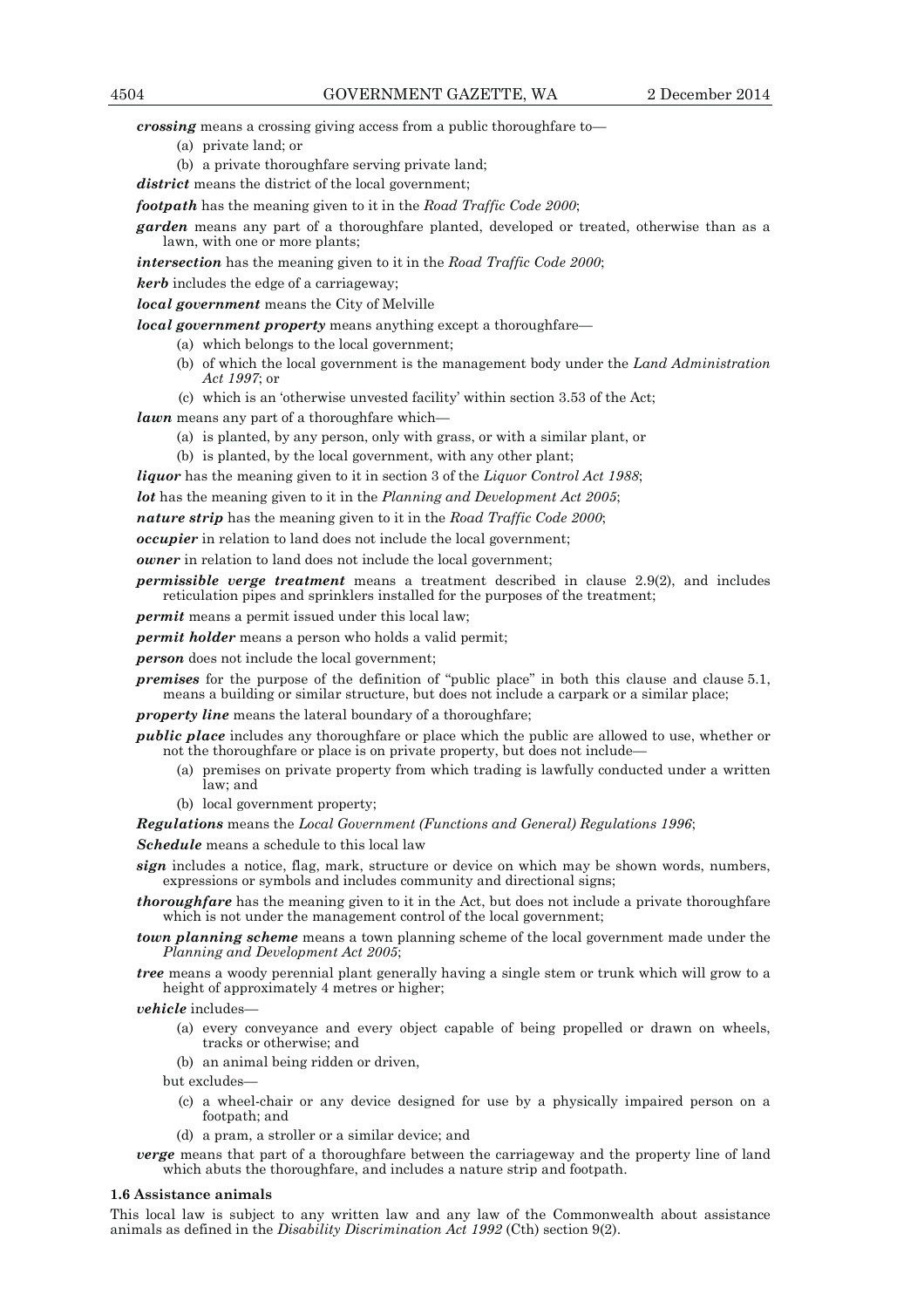## **PART 2—ACTIVITIES IN THOROUGHFARES AND PUBLIC PLACES**

*Division 1—General* 

## **2.1 General prohibitions**

- A person shall not—
	- (a) plant any plant on a verge which is 0.6m or greater in height or which creates a sightline obstruction to pedestrian or vehicular traffic;
	- (b) plant any plant that is likely to be hazardous to any person using the thoroughfare;
	- (c) damage a lawn or a garden or remove any plant or part of a plant from a lawn or a garden unless—
		- (i) the person is the owner or the occupier of the lot abutting that portion of the thoroughfare and the lawn or the garden or the particular plant has not been installed or planted by the local government; or
		- (ii) the person is acting under the authority of a written law;
	- (d) damage a tree or remove a tree or part of a tree irrespective of whether the tree was planted by the owner or occupier of the lot abutting the street or by the local government, unless—
		- (i) the removal of the tree is authorised by the local government in writing; or
		- (ii) the person is acting under authority of a written law;
	- (e) place on any footpath any thing, substance or fluid (whether vegetable or otherwise, but not including water) which may create a hazard for any person using the footpath;
	- (f) unless at the direction of the local government, damage, remove or interfere with any signpost, direction plate, guidepost, notice, shelter, shed, fence or any structure erected on a street by the local government or a person acting under the authority of a written law;
	- (g) dig or fill so as to vary the prevailing ground levels on a verge;
	- (h) water a lawn or garden in such a manner as may cause inconvenience to any person using the thoroughfare;
	- (i) plant any plant (except grass or a similar plant) on a thoroughfare so that it is within 2 metres of a carriageway;
	- (j) drive or park a vehicle on a verge unless—
		- (i) the person is the owner or the occupier of the lot abutting that portion of the thoroughfare; or
		- (ii) the person is acting under the authority of a written law or has the permission of the owner or occupier of the property abutting the verge;
	- (k) play or participate in any game or sport so as to cause danger to any person or thing or impede the movement of vehicles or persons on a thoroughfare;
	- (l) place, or allow to be placed or remain, on a thoroughfare or verge any thing that results in a hazard for any person using the thoroughfare or verge including the obstruction of visibility at intersections; or
	- (m) within a mall, arcade, colonnade or verandah of a shopping centre, ride any bicycle, skateboard, rollerblades or similar device.

## **2.2 Activities allowed with a permit—general**

(1) A person shall not, without a permit—

- (a) dig or otherwise create a trench through or under a kerb or footpath;
- (b) subject to Division 3 of this Part, throw, place or deposit any thing on a verge, except—
	- (i) for removal by the local government under a bulk rubbish collection, and then only for the period of time advertised in connection with that collection by the local government;
	- (ii) a bulk rubbish container, and then only for the period of time required to fill the container, but in any event, for a period not exceeding 1 week;
	- (iii) a bulk container for household and personal effects, and then only for the period of time required to load or unload the container, but in any event, for a period not exceeding 1 week; and
	- (iv) when permitted to do so under a current building licence issued under the *Building Act 2011 ;*
- (c) cause any obstruction to a water channel or a water course in a thoroughfare;
- (d) throw, place or drain offensive, noxious or dangerous fluid onto a thoroughfare;
- (e) damage a thoroughfare, kerb or footpath and interfere with or damage any thing in or on a thoroughfare;
- (f) light any fire or burn any thing on a thoroughfare;
- (g) fell any tree onto a thoroughfare;
- (h) plant a tree in a thoroughfare;
- (i) unless installing, or in order to maintain, a permissible verge treatment—
	- (i) lay pipes under or provide taps on any verge; or
	- (ii) place or install any thing on any part of a thoroughfare, and without limiting the generality of the foregoing, any gravel, stone, flagstone, cement, concrete slabs, blocks, bricks, pebbles, plastic sheeting, kerbing, wood chips, bark or sawdust;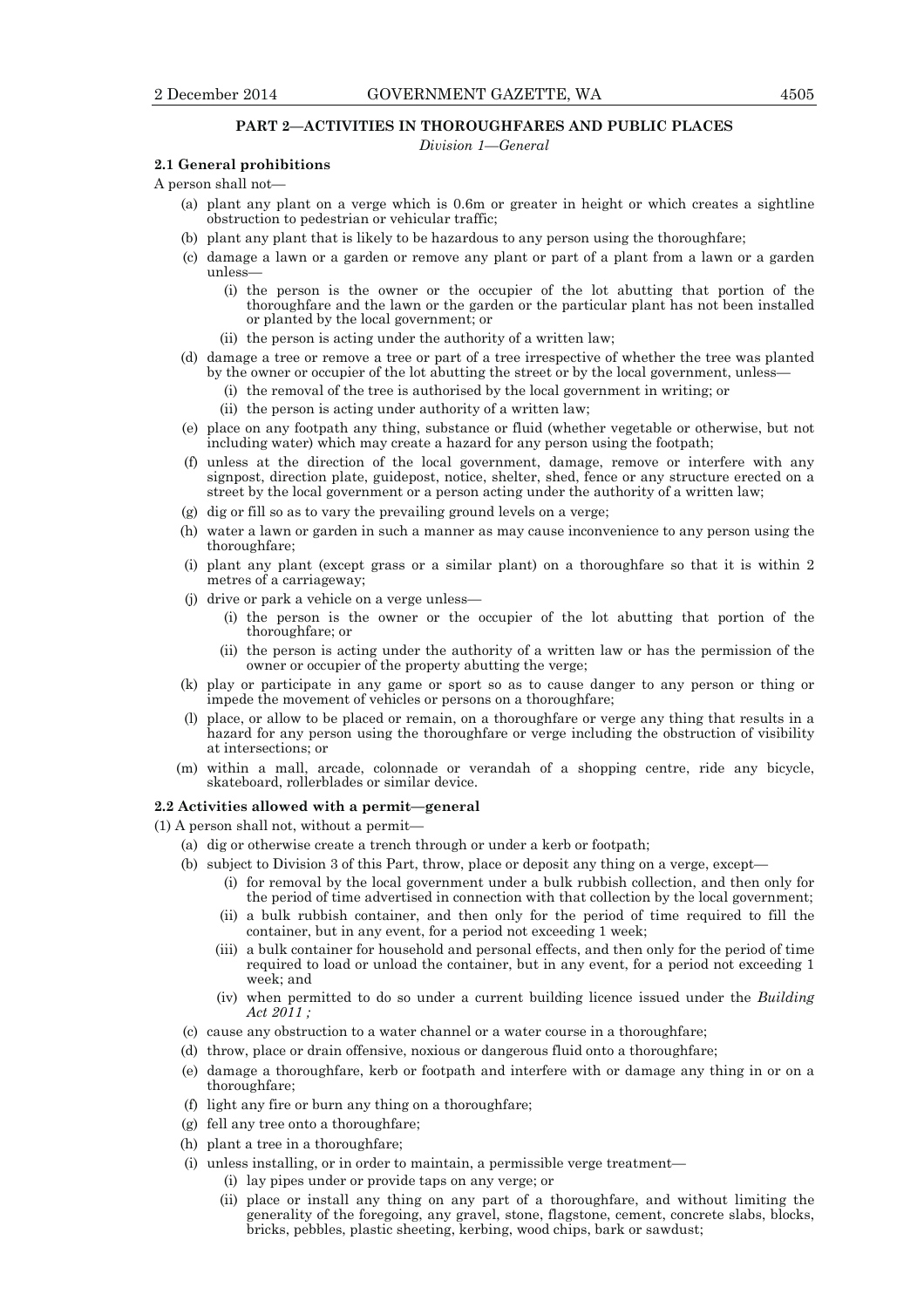- (j) provide, erect, install or use in or on any building, structure or land abutting on a thoroughfare any hoist, crane or other thing for use over the thoroughfare;
- (k) on a public place use anything or do anything so as to create a nuisance;
- (l) place any charity bin or similar receptacle in or on a thoroughfare; or
- (m) interfere with the soil of, or anything in a thoroughfare or take anything from a thoroughfare.

(2) The local government may exempt a person from compliance with subclause (1) on the application of that person.

#### **2.3 No possession and consumption of liquor on thoroughfare**

(1) A person shall not consume any liquor or have in her or his possession or under her or his control any liquor on a thoroughfare unless—

- (a) that is permitted under the *Liquor Control Act 1988* or under another written law; or
- (b) the person is doing so in accordance with a permit.

(2) Subclause (1) does not apply where the liquor is in a sealed container.

## *Division 2—Vehicle crossing*

## Subdivision 1—Installing crossings

## **2.4 Construction of Crossings**

(1) A crossing is only to be constructed under regulation 12(1) of the *Local Government (Uniform Local Provisions) Regulations 1996*, if the work is undertaken by—

- (a) in the case of concrete and brick paved crossings—
	- (i) the local government using its own day labour or contractors; or
	- (ii) a contractor approved by the local government; or
- (b) in the case of asphalt or other types of crossings, a contractor experienced in the type of work being undertaken.

(2) Where the local government is to undertake construction of a crossing under subclause (1)(a) an amount equal to the estimated cost of constructing the crossing as determined by the local government is to be paid to the local government when an application is made for a building licence issued under the *Building Act 2011,* to carry out work on the private land or as otherwise required by the local government.

## Subdivision 2—Temporary crossings

#### **2.5 Permit required**

(1) Where it is likely that works on a lot will involve vehicles leaving a thoroughfare and entering the lot, the person responsible for the works shall obtain a permit for the construction of a temporary crossing to protect the existing carriageway, kerb, drains and footpath, where—

- (a) a crossing does not exist; or
- (b) a crossing does exist, but the nature of the vehicles and their loads is such that they are likely to cause damage to the crossing.
- (2) The "person responsible for the works" in subclause  $(1)$  is to be taken to be—
	- (a) the builder named on the building licence issued under the *Building Act 2011*, if one has been issued in relation to the works; or
	- (b) the registered proprietor of the lot, if no building licence has been issued under the *Building Act 2011* in relation to the works.

(3) If the local government approves an application for a permit for the purpose of subclause (1), the permit is taken to be issued on the condition that until such time as the temporary crossing is removed, the permit holder shall keep the temporary crossing in good repair and in such a condition so as not to create any danger or obstruction to persons using the thoroughfare.

#### **2.6 Standard crossing**

A standard crossing for the purpose of regulation 15 of the *Local Government (Uniform Local Provisions) Regulations 1996* is one that is built to the specifications of the local government.

#### Subdivision 3—Redundant vehicle crossings

## **2.7 Removal of redundant crossing**

(1) Where works on a lot will result in a crossing no longer giving access to a lot, the crossing is to be removed and the kerb, drain, footpath, verge and any other part of the thoroughfare affected by the removal are to be reinstated at the owner's expense to the satisfaction of the local government.

(2) The local government may give written notice to the owner or occupier of a lot requiring her or him to—

- (a) remove any part of or all of a crossing which does not give access to the lot; and
- (b) reinstate the kerb, drain, footpath, verge and any other part of the thoroughfare, which may be affected by the removal,

within the period of time stated in the notice, and the owner or occupier of the lot shall comply with that notice.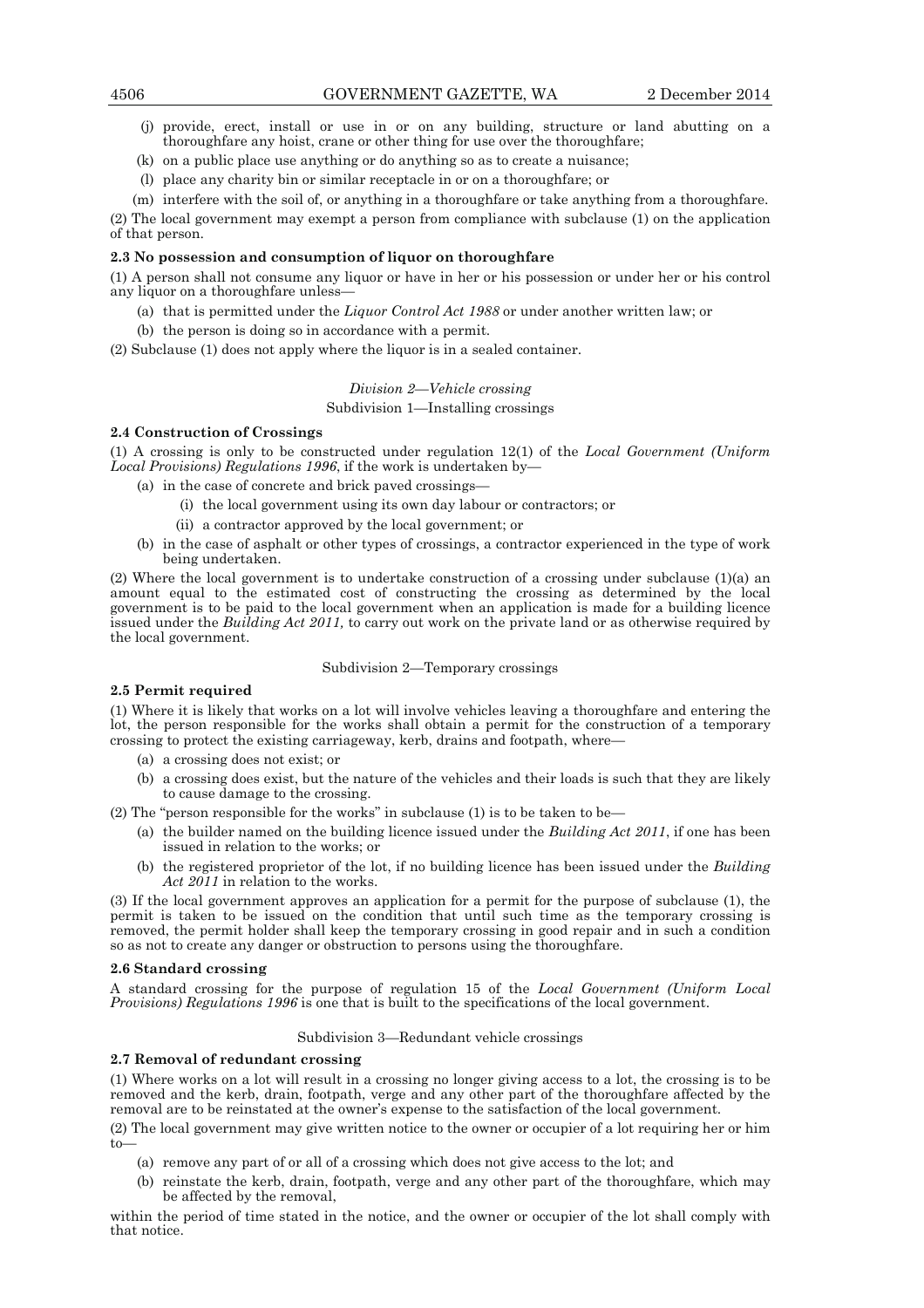## *Division 3—Verge treatments*

#### Subdivision 1—Preliminary

## **2.8 Interpretation**

In this Division, unless the context otherwise requires—

*acceptable material* means any material which will create a hard surface, and which appears on Schedule 2.

## Subdivision 2—Permissible verge treatments

#### **2.9 Permissible verge treatments**

(1) An owner or occupier of land which abuts on a verge may on that part of the verge directly in front of her or his land install a permissible verge treatment.

(2) A person shall not install a permissible verge treatment so that it extends beyond the prolongation of the side boundaries between the subject lot and the abutting lots.

(3) A permissible verge treatment is—

- (a) the planting and maintenance of a lawn or synthetic turf;
- (b) the planting and maintenance of a garden provided that—
	- (i) clear sight lines are maintained at all times for a person using the abutting thoroughfare in the vicinity of an intersection or bend in the thoroughfare or using a driveway on land adjacent to the thoroughfare for access to or from the thoroughfare; and
	- (ii) where there is no footpath, a pedestrian has safe and clear access of a minimum width of 2 metres along that part of the verge immediately adjacent to the kerb;
	- (iii) it does not include a wall or built structure; and
	- (iv) it is not of a thorny, poisonous or hazardous nature;
- (c) the installation of an acceptable material; or
- (d) A combination of any of the above.

#### **2.10 Only permissible verge treatments to be installed**

(1) A person shall not install or maintain a verge treatment which is not a permissible verge treatment.

(2) The owner and occupier of the lot abutting a verge treatment referred to in subclause (1) are each to be taken to have installed and maintained that verge treatment for the purposes of this clause and clause 2.11.

## **2.11 Obligations of owner or occupier**

An owner or occupier who installs or maintains a permissible verge treatment shall—

- (a) keep the permissible verge treatment in a good and tidy condition and ensure, where the verge treatment is a garden or lawn, that a footpath on the verge and a carriageway adjoining the verge is not obstructed by the verge treatment;
- (b) ensure the verge treatment does not cause a sightline obstruction to any person using a footpath on the verge or a carriageway or crossing adjoining the verge or in proximity to it;
- (c) ensure that the verge treatment does not damage or obstruct a drain, manhole, gully, inspection pit, channel, kerb, or tree planted by the local government;
- (d) ensure that any sprinklers or pipes installed to irrigate a verge treatment—
	- (i) do not protrude above the level of the lawn when not in use;
		- (ii) are not used at such times so as to cause unreasonable inconvenience to pedestrians or other persons; and
	- (iii) do not otherwise present a hazard to pedestrians or other persons;
- (e) not place any obstruction on or around the verge treatment; and
- (f) not disturb a footpath on the verge.

#### **2.12 Notice to owner or occupier**

The local government may give a notice in writing to the owner or the occupier of a lot abutting on a verge to make good, within the time specified in the notice, any breach of a provision of this Division.

Subdivision 3—Existing verge treatments

## **2.13 Transitional provision**

(1) In this clause—

- *repealed provisions* means one or more of the provisions of the repealed local laws which permitted certain types of verge treatments, whether with or without the consent of the local government; and
- *repealed local laws* means the local laws that are repealed by clause 1.4.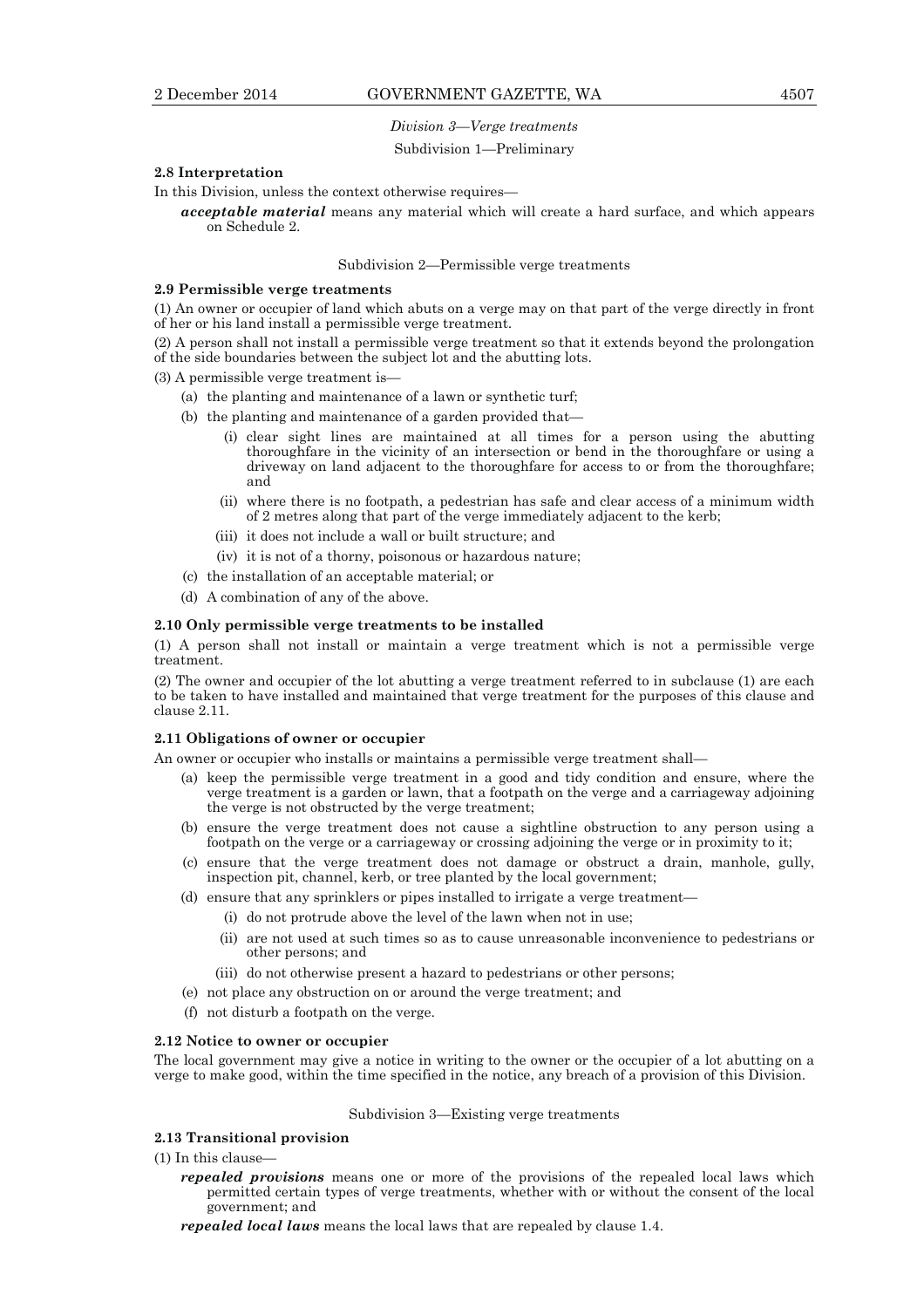(2) A verge treatment which—

- (a) was installed prior to the commencement day; and
- (b) on the commencement day is a type of verge treatment which was permitted under and complied with the repealed provisions,

is to be taken to be a permissible verge treatment for so long as the verge treatment remains of the same type and continues to comply with the repealed provisions.

## Subdivision 4—Public works

## **2.14 Power to carry out public works on verge**

Where the local government or an authority empowered to do so under a written law disturbs a verge, the local government or the authority may backfill with sand, if necessary, any garden or lawn.

## *Division 4—Fencing*

#### **2.15 Public place—Item 4(1) of Division 1, Schedule 3.1 of Act**

The following places are specified as a public place for the purpose of item 4(1) of Division 1 of Schedule 3.1 of the Act—

- (a) a public place, as that term is defined in clause 1.5 of this local law; and
- (b) local government property.

#### *Division 5—Signs erected by the local government*

## **2.16 Signs**

(1) A local government may erect a sign on a public place specifying any conditions of use which apply to that place.

(2) A person shall comply with a sign erected under subclause (1).

(3) A condition of use specified on a sign erected under subclause (1) is to be for the purpose of giving notice of the effect of a provision of this local law.

#### **2.17 Transitional**

Where a sign erected on a public place has been erected under a local law of the local government repealed by this local law, then on and from the commencement day, it is to be taken to be a sign erected under clause 2.16 if—

- (a) the sign specifies a condition of use relating to the public place which gives notice of the effect of a provision of this local law; and
- (b) the condition of use specified is not inconsistent with any provision of this local law.

#### *Division 6—Driving on a closed thoroughfare*

#### **2.18 No driving on closed thoroughfare**

(1) A person shall not drive or take a vehicle on a closed thoroughfare unless—

- (a) that is in accordance with any limit or exception specified in the order made under section 3.50 of the Act; or
- (b) the person has first obtained a permit.

(2) In this clause—

*closed thoroughfare* means a thoroughfare wholly or partially closed under section 3.50 or 3.50A of the Act.

## **PART 3—ADVERTISING SIGNS ON THOROUGHFARES**

*Division 1—Preliminary* 

## **3.1 Interpretation**

In this Part, unless the context otherwise requires—

- *advertising sign* means a sign used for the purpose of advertisement or to draw attention to a product, business, person or event and includes an "election sign";
- *direction sign* means a sign which indicates the direction of another place, activity or event, but does not include any such sign erected or affixed by the local government or the Commissioner of Main Roads;
- *election sign* means a sign or poster which advertises any aspect of a forthcoming Federal, State or Local Government election; and

*portable direction sign* means a portable free standing direction sign; and

*portable sign* means a portable free standing advertising sign.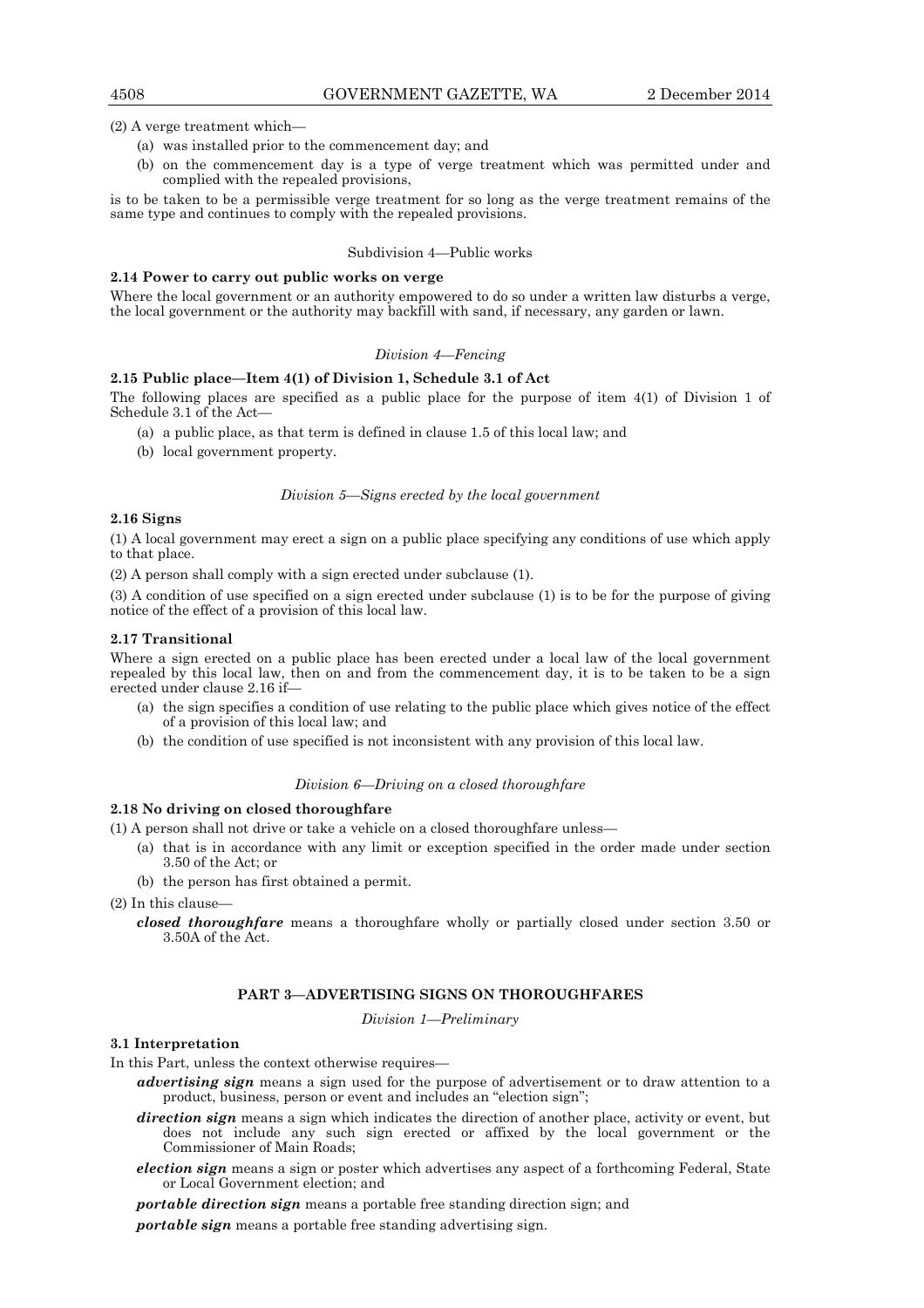#### *Division 2—Permit*

## **3.2 General prohibitions**

Subject to any exceptions in clauses 3.3, 3.6 and 3.7, a person must not—

- (a) erect or place an advertising sign on a thoroughfare or verge; or
- (b) post any bill or paint, place or affix any advertisement on a thoroughfare or verge, or local government property on the thoroughfare or verge.

#### **3.3 Advertising signs and portable direction signs**

(1) A person shall not, without a permit—

- (a) erect or place an advertising sign on a thoroughfare; or
- (b) post any bill or paint, place or affix any advertisement on a thoroughfare.

(2) Notwithstanding subclause (1), a permit is not required in respect of a portable direction sign which neither exceeds 500mm in height nor 0.5 square metres in area, provided that the sign is placed or erected on a thoroughfare on an infrequent or occasional basis only to direct attention to a place, activity or event during the hours of that activity or event.

(3) Notwithstanding subclause (1), a person shall not erect or place an advertising sign—

- (a) on a footpath;
- (b) over any footpath where the resulting vertical clearance between the sign and the footpath is less than 2.5 metres;
- (c) in any other location where, in the opinion of the local government, the sign is likely to obstruct lines of sight along a thoroughfare or cause danger to any person using the thoroughfare; or
- (d) on any natural feature, including a rock or tree, on a thoroughfare, or on any bridge or the structural approaches to a bridge.

#### **3.4 Matters to be considered in determining application for permit**

In determining an application for a permit for the purpose of clause 3.3(1), the local government is to have regard to—

- (a) any other written law regulating the erection or placement of signs within the district;
- (b) the dimensions of the sign;
- (c) other advertising signs already approved or erected in the vicinity of the proposed location of the sign;
- (d) whether or not the sign will create a hazard to persons using a thoroughfare; and
- (e) the amount of the public liability insurance cover, if any, to be obtained by the applicant.

## *Division 3—Conditions on permit*

## **3.5 Conditions on portable sign**

If the local government approves an application for a permit for a portable sign, the application is to be taken to be approved subject to the following conditions—

- (a) the portable sign shall—
	- (i) not exceed 1.2 metres in height;
	- (ii) not exceed an area of 1 square metre on any side;
	- (iii) relate only to the business activity described on the permit;
	- (iv) not be erected in any position other than immediately adjacent to the building or the business to which the sign relates;
	- (v) be removed each day at the close of the business to which it relates and not be erected again until the business next opens for trading;
	- (vi) be secured in position in accordance with any requirements of the local government;
	- (vii) be placed so as not to obstruct or impede the reasonable use of a thoroughfare or access to a place by any person;
	- (viii) be placed so as not to obstruct or impede the vision of a driver of a vehicle entering or leaving a thoroughfare or crossing; and
	- (ix) be maintained in good condition.
- (b) no more than one portable sign shall be erected in relation to the one building or business.

## **3.6 Conditions on election sign**

If the local government approves an application for a permit for the erection or placement of an election sign on a thoroughfare, the application is to be taken to be approved subject to the sign—

- (a) being erected at least 30 metres from any intersection;
- (b) being free standing and not being affixed to any existing sign, post, power or light pole, or similar structure;
- (c) being placed so as not to obstruct or impede the reasonable use of a thoroughfare, or access to a place by any person;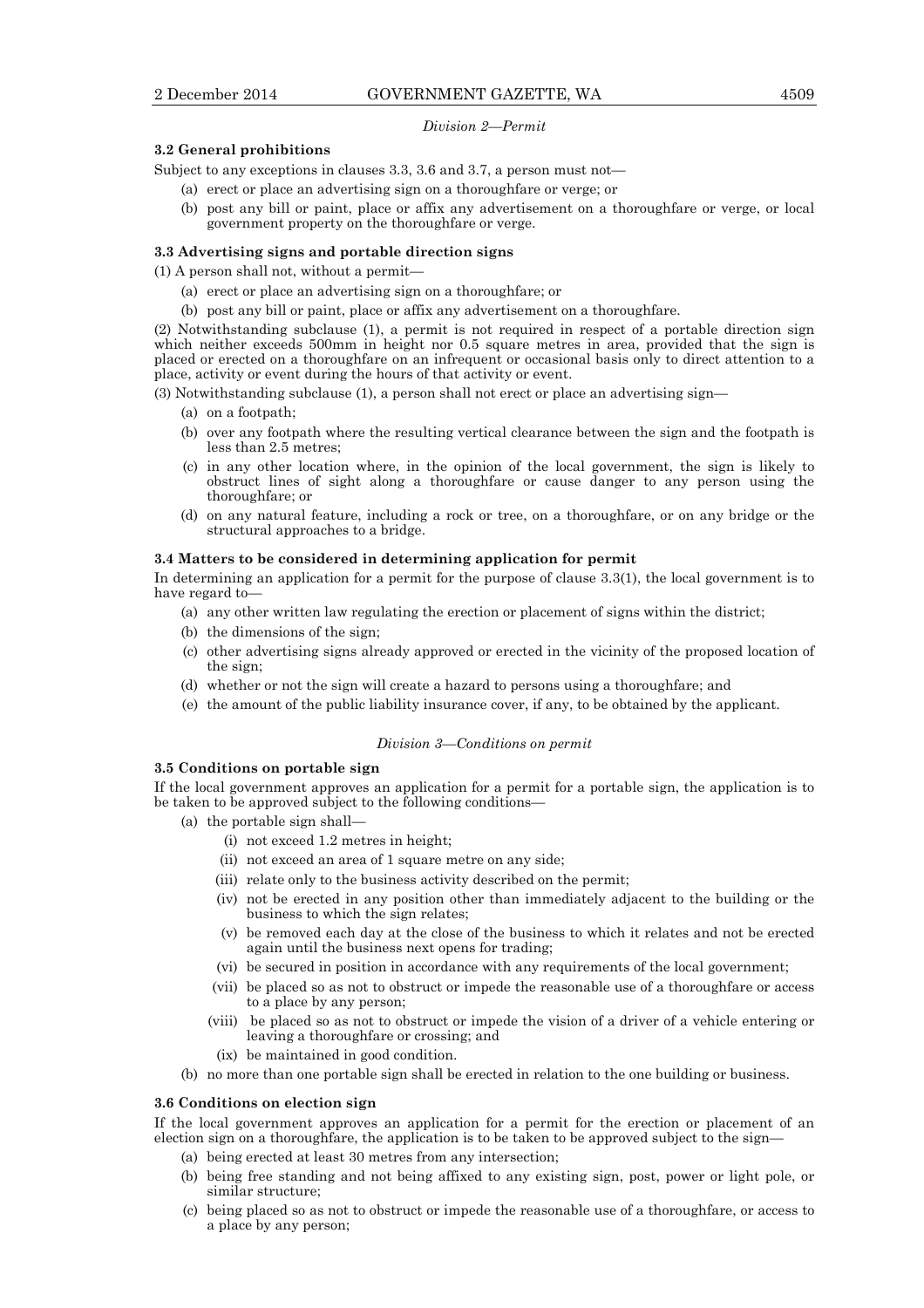- (d) being placed so as not to obstruct or impede the vision of a driver of a vehicle entering or leaving a thoroughfare or crossing;
- (e) being maintained in good condition;
- (f) not being erected prior to 6 weeks before the election date.
- (g) being removed within 24 hours of the close of polls on voting day;
- (h) not being placed within 100 metres of any works on the thoroughfare;
- (i) being securely installed;
- (j) not being an illuminated sign;
- (k) not incorporating reflective or fluorescent materials; and
- (l) not displaying only part of a message which is to be read with other separate signs in order to obtain the whole message.

## **3.7 Permit for a charitable organisation**

The local government may issue to a charitable organisation a permit to place, on a thoroughfare or verge, an advertising sign to draw attention to a community event held by that organisation.

## **3.8 Impounding of advertising signs**

An authorised person may remove or impound an advertising sign or portable direction sign that is in a thoroughfare or verge in contravention of this local law.

## **PART 4—OBSTRUCTING ANIMALS, VEHICLES OR SHOPPING TROLLEYS**

## *Division 1—Animals and vehicles*

## **4.1 Leaving an animal or vehicle in public place or on local government property**

(1) A person shall not leave an animal or a vehicle, or any part of a vehicle, in a public place or on local government property so that it obstructs the use of any part of that public place or local government property, unless that person has first obtained a permit or is authorised to do so under a written law.

(2) A person will not contravene subclause (1) where the animal is secured or tethered for a period not exceeding 1 hour.

(3) A person will not contravene subclause (1) where the vehicle is left for a period not exceeding 24 hours.

## **4.2 Prohibitions relating to animals**

(1) In subclause (2), "owner" in relation to an animal includes—

- (a) an owner of it;
- (b) a person in possession of it;
- (c) a person who has control of it; and
- (d) a person who ordinarily occupies the premises where the animal is permitted to stay.

(2) If at the material times the offence occurred a person who is deemed to be the "owner" can show that the animal was owned by some other person (over the age of 18 years), the other person will be deemed to be the owner of the animal.

(3) An owner of an animal shall not—

- (a) allow the animal to enter or remain for any time on any thoroughfare except for the use of the thoroughfare as a thoroughfare and unless it is led, ridden or driven;
- (b) allow an animal which has a contagious or infectious disease to be led, ridden or driven in a public place; or
- (c) train or race the animal on a thoroughfare.

(4) An owner of a horse shall not lead, ride or drive a horse on a thoroughfare in a built-up area, unless that person does so under a permit or under the authority of a written law.

## **4.3 Removal of vehicle or animal**

An authorised person may impound an animal or vehicle left in contravention of clause 4.1.

## *Division 2—Shopping trolleys*

## **4.4 Interpretation**

In this Division—

- **retailer** means a proprietor of a shop in respect of which shopping trolleys are provided for the use of customers of the shop; and
- **shopping trolley** means a wheeled container or receptacle supplied by a retailer to enable a person to transport goods.

## **4.5 Shopping trolley to be marked**

A retailer shall clearly mark its name or its trading name on any shopping trolley made available for the use of customers.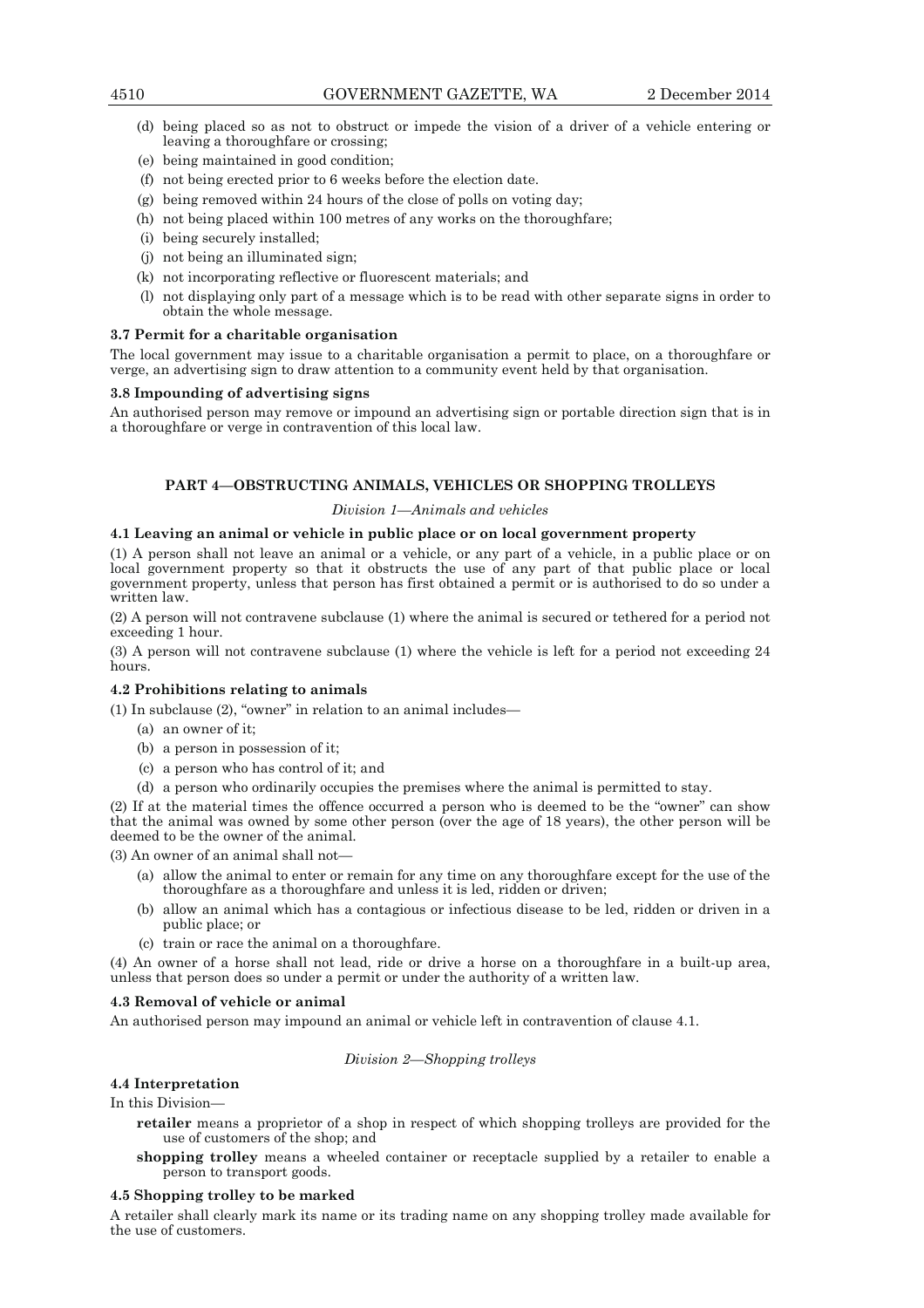## **4.6 Person not to leave trolley in public place**

A person shall not leave or discard a shopping trolley in a public place other than in an area set aside for the storage of shopping trolleys.

## **4.7 Abandoned trolley**

If a shopping trolley is found discarded in a public place, other than in an area set aside for the storage of shopping trolleys, the local government may assume that the trolley has been abandoned.

#### **4.8 Retailer taken to own trolley**

In the absence of any proof to the contrary, a shopping trolley is to be taken to belong to a retailer whose name is marked on the trolley.

## **4.9 Impounding of abandoned trolley**

An authorised person may impound a shopping trolley that is—

- (a) left on a thoroughfare, verge or local government property that is found to be abandoned in accordance with clause 4.7
- (b) marked in accordance with clause 4.5

## **4.10 Retailer to be notified**

The retailer shall be notified in writing prior to the disposal of the trolley.

## **PART 5—TRADING IN THOROUGHFARES AND PUBLIC PLACES**

*Division 1—Stallholders and traders* 

#### Subdivision 1—Preliminary

## **5.1 Interpretation**

In this Division, unless the context otherwise requires—

- *assistant* means a person who carries out trading on behalf of the permit holder in accordance with the permit issued to the permit holder;
- *Competition Principles Agreement* means the Competition Principles Agreement executed by each State and Territory of the Commonwealth and the Commonwealth of Australia on 11 April 1995;

*public place* includes—

- (a) any thoroughfare or place which the public are allowed to use whether or not the thoroughfare or place is on private property; and
- (b) local government property,

but does not include premises on private property from which trading is lawfully conducted under a written law.

*stall* means a movable or temporarily fixed structure, stand or table in, on or from which goods or services are sold, hired or offered for sale or hire;

*stallholder* means a person in charge of a stall;

*stallholder's permit* means a permit issued to a stallholder;

*trader* means a person who carries on trading;

*trader's permit* means a permit issued to a trader; and

*trading* includes—

- (a) the selling or hiring of, the offering for sale or hire of or the soliciting of orders for goods or services, including food, in a public place;
- (b) displaying goods in any public place for the purpose of—
	- (i) offering them for sale or hire;
	- (ii) inviting offers for their sale or hire;
	- (iii) soliciting orders for them; or
	- (iv) carrying out any other transaction in relation to them; and
- (c) the going from place to place, whether or not public places, and—
	- (i) offering goods or services for sale or hire; or
	- (ii) inviting offers or soliciting orders for the sale or the hire of goods or services; or
	- (iii) carrying out any other transaction in relation to goods or services.

## Subdivision 2—Permits

## **5.2 Stallholder's permit**

- (1) A person shall not conduct a stall on a public place unless that person is—
	- (a) the holder of a valid stallholder's permit; or
	- (b) an assistant specified in a valid stallholder's permit.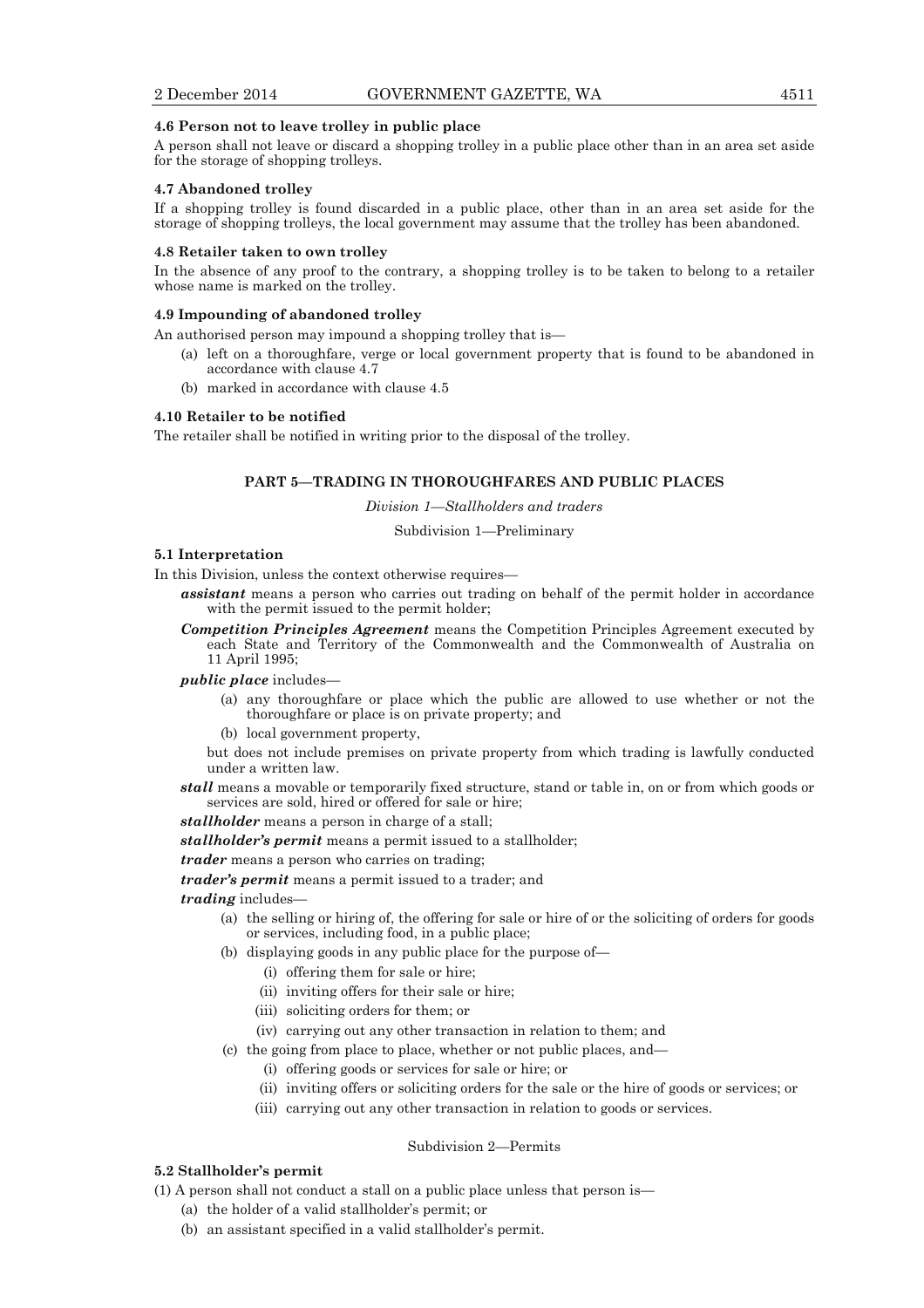(2) Every application for a stallholder's permit shall—

- (a) state the full name and address of the applicant;
- (b) specify the proposed number of assistants to be engaged by the applicant in conducting the stall, as well as their names and addresses if already engaged;
- (c) specify the proposed location of the stall;
- (d) specify the period of time for which the permit is sought, together with the proposed days and hours of operation;
- (e) specify the proposed goods or services to be sold or hired or offered for sale or hire from the stall; and
- (f) be accompanied by an accurate plan and description of the proposed stall.

## **5.3 Trader's permit**

(1) A person shall not carry on trading unless that person is—

- (a) the holder of a valid trader's permit; or
- (b) an assistant specified in a valid trader's permit.

(2) Every application for a trader's permit shall—

- (a) state the full name and address of the applicant;
- (b) specify the proposed number of assistants, if any, to be engaged by the applicant in trading, as well as their names and addresses if already engaged;
- (c) specify the location or locations in which the applicant proposes to trade;
- (d) specify the period of time for which the permit is sought, together with the proposed days and hours of trading;
- (e) specify the proposed goods or services which will be traded; and
- (f) be accompanied by an accurate plan and description of any proposed structure or vehicle which may be used by the applicant in trading.

## **5.4 No permit required to sell newspaper**

Notwithstanding any other provision of this local law, a person who sells, or offers for sale, a newspaper only is not required to obtain a permit.

## **5.5 Relevant considerations in determining application for permit**

(1) In determining an application for a permit for the purposes of this Division, the local governments to have regard to—

- (a) any relevant policies of the local government;
- (b) the desirability of the proposed activity;
- (c) the location of the proposed activity;
- (d) the principles set out in the Competition Principles Agreement; and
- (e) such other matters as the local government may consider to be relevant in the circumstances of the case.

(2) The local government may refuse to approve an application for a permit under this Division on any one or more of the following grounds—

- (a) that the applicant has committed a breach of any provision of this local law or of any written law relevant to the activity in respect of which the permit is sought;
- (b) that the applicant is not a desirable or suitable person to hold a permit;
- (c) that—
	- (i) the applicant is an undischarged bankrupt or is in liquidation;
	- (ii) the applicant has entered into any composition or arrangement with creditors; or
	- (iii) a manager, an administrator, a trustee, a receiver, or a receiver and manager has been appointed in relation to any part of the applicant's undertakings or property; or
- (d) such other grounds as the local government may consider to be relevant in the circumstances of the case.

## **5.6 Conditions of permit**

(1) If the local government approves an application for a permit under this Division subject to conditions, those conditions may include—

- (a) the place, the part of the district, or the thoroughfare to which the permit applies;
- (b) the days and hours during which a permit holder may conduct a stall or trade;
- (c) the number, type, form and construction, as the case may be, of any stand, table, structure or vehicle which may be used in conducting a stall or in trading;
- (d) the goods or services in respect of which a permit holder may conduct a stall or trade;
- (e) the number of persons and the names of persons permitted to conduct a stall or trade;
- (f) the requirement for personal attendance at the stall or the place of trading by the permit holder and the nomination of assistants, nominees or substitutes for the permit holder;
- (g) whether and under what terms the permit is transferable;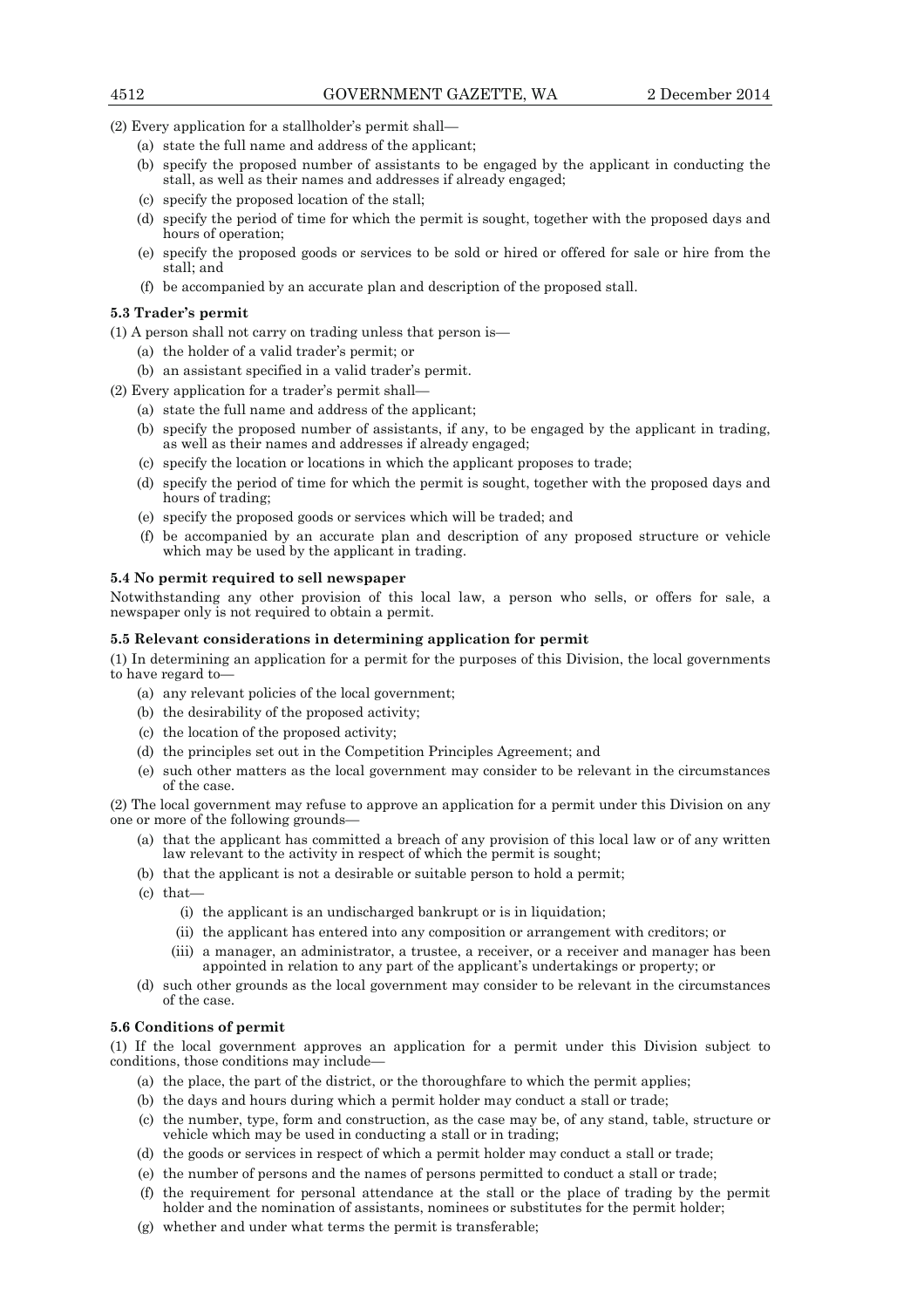- (h) any prohibitions or restrictions concerning the—
	- (i) causing or making of any noise or disturbance which is likely to be a nuisance to persons in the vicinity of the permit holder;
	- (ii) the use of amplifiers, sound equipment and sound instruments;
	- (iii) the use of signs; and
	- (iv) the use of any lighting apparatus or device;
- (i) the manner in which the permit holder's name and other details of a valid permit are to be displayed;
- (j) the care, maintenance and cleansing of the stall or any structure used for trading and the place of the stall or any structure;
- (k) the vacating of the place of a stall or trading when the stall is not being conducted or trading is not being carried on;
- (l) the acquisition by the stallholder or trader of public risk insurance;
- (m) the period for which the permit is valid; and
- (n) the designation of any place or places where trading is wholly or from time to time prohibited by the local government.

(2) Where a permit holder by reason of illness, accident or other sufficient cause is unable to comply with this local law, the local government may at the request of that permit holder authorise another person to be a nominee of the permit holder for a specified period, and this local law and the conditions of the permit shall apply to the nominee as if he or she was the permit holder.

#### **5.7 Exemptions from requirement to pay fee or to obtain a permit**

(1) In this clause—

*charitable organisation* means an institution, association, club, society or body whether incorporated or not, the objects of which are of a charitable, benevolent, religious, cultural, educational, recreational, sporting or other like nature and from which any member does not receive any pecuniary profit except where the member is an employee or the profit is an honorarium; and

*commercial participant* means any person who is involved in operating a stall or in conducting any trading activity for personal gain or profit.

(2) The local government may waive any fee required to be paid by an applicant for a stallholder's permit or a trader's permit on making an application for or on the issue of a permit, or may return any such fee which has been paid, if the stall is conducted or the trading is carried on—

- (a) a portion of a public place adjoining the normal place of business of the applicant; or
- (b) by a charitable organisation that does not sublet space to, or involve commercial participants in the conduct of a stall or trading, and any assistants that may be specified in the permit are members of that charitable organisation.

(3) The local government may exempt a person or a class of persons, whether or not in relation to a specified public place, from the requirements of this Division.

#### Subdivision 3—Conduct of stallholders and traders

#### **5.8 Conduct of stallholders and traders**

(1) A stallholder while conducting a stall or a trader while trading shall—

- (a) display her or his permit to do so in a conspicuous place on the stall, vehicle or temporary structure or if there is no stall, vehicle or temporary structure, carry the permit with her or him while conducting a stall or trading;
- (b) not display a permit unless it is a valid permit; and
- (c) when selling goods by weight, carry and use for that purpose, scales tested and certified in accordance with the provisions of the *National Measurement Act 1960*.
- (2) A stallholder or trader shall not—
	- (a) deposit or store any box or basket containing goods on any part of a thoroughfare so as to obstruct the movement of pedestrians or vehicles;
	- (b) act in an offensive manner;
	- (c) use or cause to be used any apparatus or device including any flap or shelf, whereby the dimensions of a stall, vehicle or structure are increased beyond those specified in the permit; or
	- (d) in the case of a trader, carry on trading from a public place, unless there is adequate parking for customers' vehicles within 100 metres to the place of trading.

## *Division 2—Street entertainers*

Subdivision 1—Preliminary

## **5.9 Interpretation**

In this Division, unless the context otherwise requires—

*perform* includes to play a musical instrument, sing, mime, dance, give an acrobatic or aerobic display or entertain, but does not include public speaking;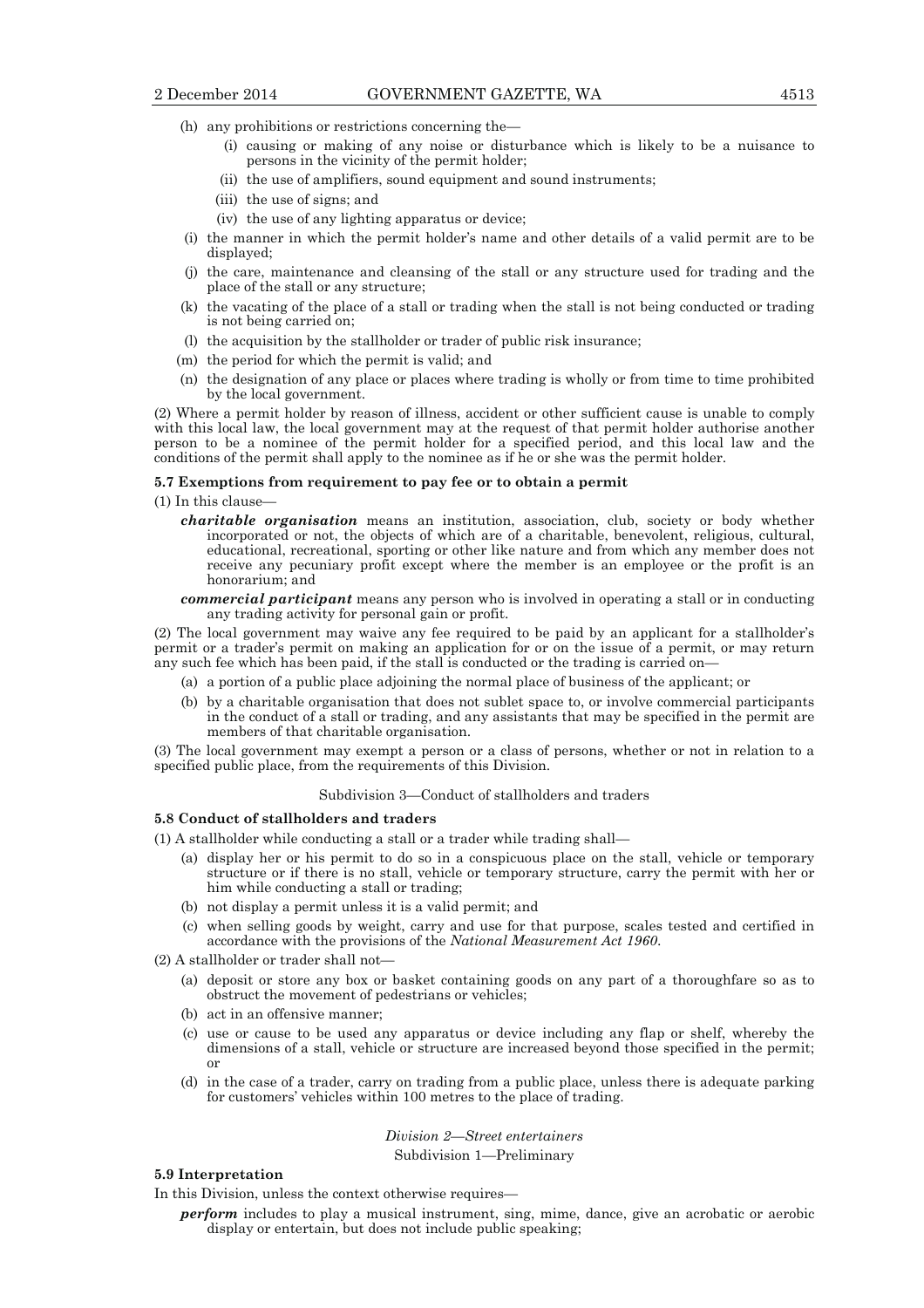*permit* means a permit issued for the purpose of clause 5.10;

- *permitted area* means the area or areas, specified in a permit, in which the permit holder may perform; and
- *permitted time* means the time or times, specified in a permit, during which the permit holder may perform.

Subdivision 2—Permits

## **5.10 Permit required to perform**

A person shall not perform in a public place without a valid permit.

## **5.11 Variation of permitted area and permitted time**

- (1) The local government may by notice in writing to a permit holder vary—
	- (a) the permitted area;
	- (b) the permitted time; or
	- (c) both the permitted area and the permitted time,

shown on a permit.

(2) The local government may direct a permit holder to move from one permitted area to another permitted area, if more than one area is specified in a permit.

## **5.12 Duration of permit**

A permit is valid for a period of 3 months after the date on which it is issued unless it is sooner cancelled under this local law.

## **5.13 Cancellation of permit**

The CEO may cancel a permit if in her or his opinion the volume of sound caused by the permit holder in connection with the performance adversely affects the enjoyment, convenience or comfort of other persons in a public place, or if, in her or his opinion, or in the opinion of an authorised person, the performance otherwise constitutes a nuisance.

#### **5.14 Obligations of permit holder**

A permit holder shall not in a public place—

- (a) perform wearing dirty, torn or ragged clothing;
- (b) act in an offensive manner; or
- (c) place, install, erect, play or use any musical instrument or any device which emits music, including a loud speaker or an amplifier—
	- (i) other than in the permitted area; and
	- (ii) unless the musical instrument or device is specified in the permit.

## *Division 3—Outdoor eating facilities on public places*

**5.15 Interpretation** 

In this Division—

*facility* means an outdoor eating facility or establishment on any part of a public place in which furniture is provided for the purpose of the supply of food or drink to the public or the consumption of food or drink by the public, but does not include such a facility or establishment on private land;

*Food Act* means the *Food Act 2008*;

*food business* has the meaning given to it in section 10 of the *Food Act 2008*;

*furniture* means chairs, tables, waiters' stations, planter boxes, umbrellas, screens, barriers, awnings and any other similar structure or equipment;

*licensed premises* has the meaning given to it in section 3(1) of the *Liquor Control Act 1988*; and

*permit holder* means the person to whom a permit has been issued for the purpose of clause 5.16.

#### **5.16 Permit required to conduct facility**

A person shall not establish or conduct a facility without a permit.

## **5.17 Matters to be considered in determining application**

In determining an application for a permit for the purpose of clause 5.16, the local government may consider in addition to any other matter it considers relevant, whether or not—

- (a) the facility is conducted in conjunction with and as an extension of food premises which abut the facility, and whether the applicant is the person conducting such food premises;
- (b) any abutting food premises are registered in accordance with the *Food Act 2008* and whether the use of the premises is permitted under the town planning scheme;
- (c) the facility will comply with any other local law made by the local government under the Act;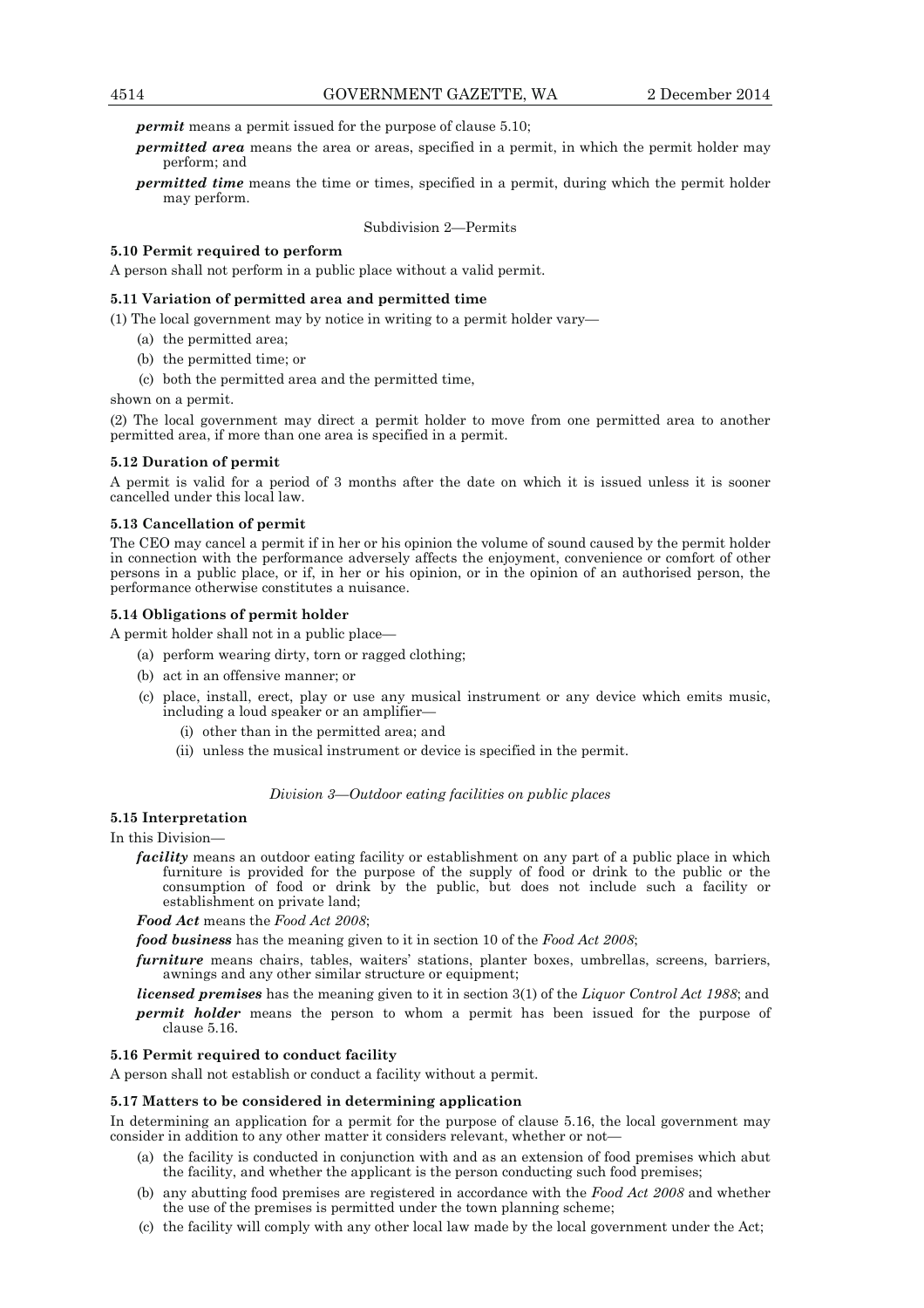- (d) users of the facility will have access to proper and sufficient sanitary and ablutionary conveniences as per the Building Code of Australia;
- (e) the facility would—
	- (i) obstruct the visibility or clear sight lines at an intersection of thoroughfares of any person; or
	- (ii) impede pedestrian access;
- (f) the tables, chairs and other equipment to be used may obstruct or impede the use of the public place for the purpose for which it was designed; and
- (g) the abutting food premises or licensed premises provide sufficient car parking bays for customers of the facility, and in this respect the car parking requirements of the town planning scheme may be used as a guide.

#### **5.18 Obligations of permit holder**

(1) The permit holder for a facility shall—

- (a) comply with the terms and conditions of the permit to establish and conduct the facility;
- (b) ensure that the facility is conducted at all times in accordance with the provisions of this local law and any local law made under the Act and the provisions of the *Food Act 2008* and the *Food Regulations 2009*;
- (c) ensure that the facility is kept in a clean and tidy condition at all times;
- (d) maintain the chairs, tables and other structures in the facility in a good, clean and serviceable condition at all times;
- (e) be solely responsible for all and any costs associated with the removal, alteration, repair, reinstatement or reconstruction of any part of the public place arising from the conduct of the facility;
- (f) on the expiration or cancellation of a permit to establish or conduct a facility, the permit holder shall at her or his cost, reinstate or restore the public place on which the facility is established or conducted, to a condition consistent with the condition prior to the commencement of the facility and which is to the reasonable satisfaction of the local government; and

(2) Whenever, in the opinion of the local government, any work is required to be carried out to a facility, the local government may give a notice to the permit holder for the facility to carry out that work within the time limited by the notice.

(3) In subclause (2), *work* includes the removal, alteration, repair, reinstatement or reconstruction of any part of a public place arising from or in connection with the setting up or conduct of a facility.

## **5.19 Removal of a facility unlawfully conducted**

Where a facility is conducted without a permit, or in contravention of a condition of a permit, any tables, chairs, umbrellas or other equipment may be removed by an authorised person and impounded in accordance with the *Act*.

#### **5.20 Use of a facility by public**

(1) A person shall not occupy a chair or otherwise use the equipment in a facility the subject of a permit unless the person uses them for the purpose of consuming food or drinks provided by the facility.

(2) A person shall leave a facility when requested to do so by the permit holder.

## **5.21 Temporary removal of facility may be requested**

(1) The permit holder for a facility is to temporarily remove the facility when requested to do so on reasonable grounds by an authorised person or a member of the Police Service or an emergency service.

(2) The permit holder may replace the facility removed under subclause (1) as soon as the person who directed her or him to remove it allows it to be replaced.

## **PART 6—PERMITS**

*Division 1—Applying for a permit* 

## **6.1 Application for permit**

(1) Where a person is required to obtain a permit under this local law, that person shall apply for the permit in accordance with subclause (2).

(2) An application for a permit under this local law shall—

- (a) be in the form determined by the local government;
- (b) be signed by the applicant;
- (c) provide the information required by the form; and
- (d) be forwarded to the CEO together with any fee imposed and determined by the local government under and in accordance with sections 6.16 to 6.19 of the Act.

(3) The local government may require an applicant to provide additional information reasonably related to an application before determining an application for a permit.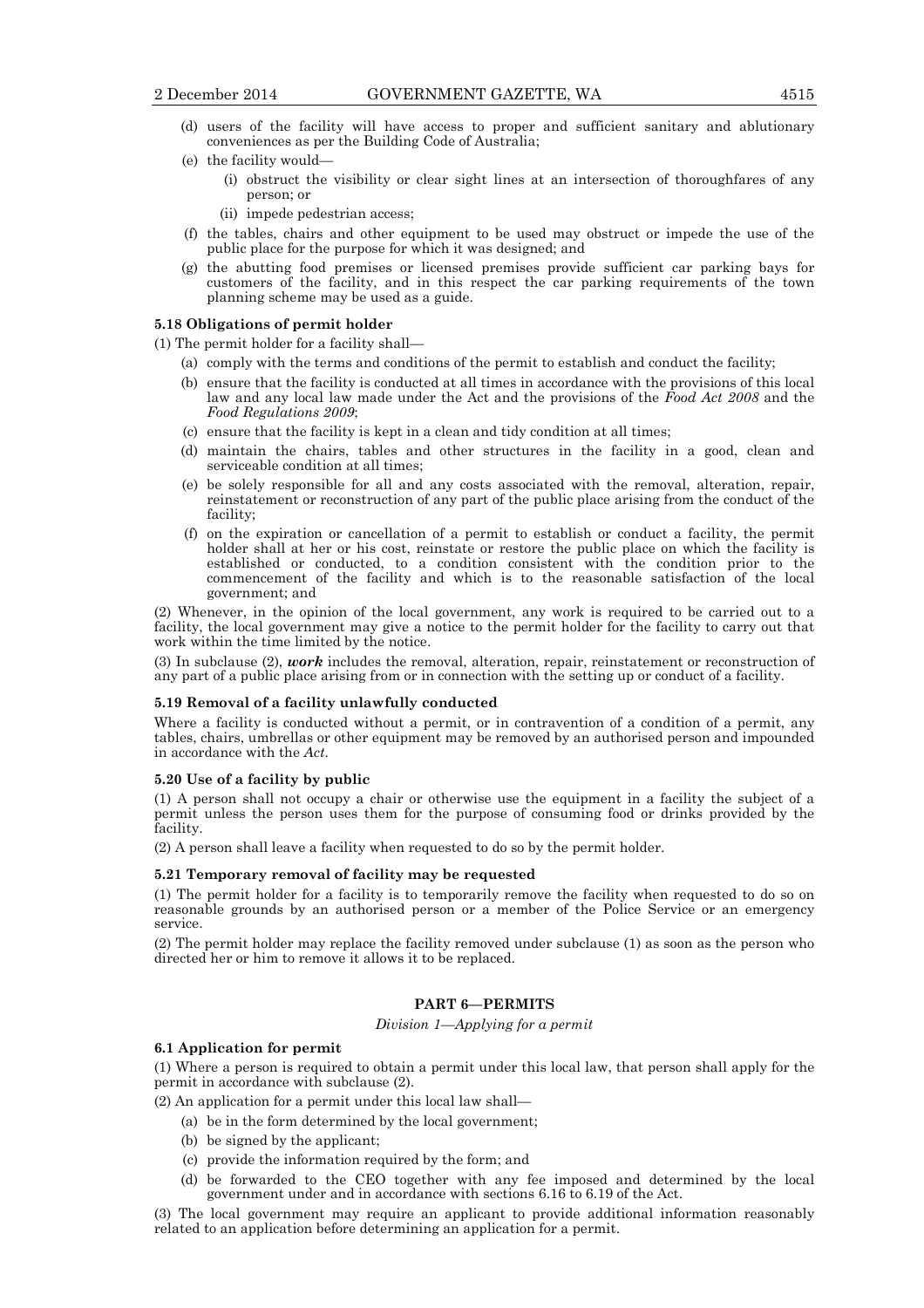(4) The local government may require an applicant to give local public notice of the application for a permit.

(5) The local government may refuse to consider an application for a permit which is not in accordance with subclause (2).

## **6.2 Decision on application for permit**

(1) The local government may—

- (a) approve an application for a permit unconditionally or subject to any conditions; or
- (b) refuse to approve an application for a permit.

(2) If the local government approves an application for a permit, it is to issue to the applicant a permit in the form determined by the local government.

(3) If the local government refuses to approve an application for a permit, it is to give written notice of that refusal to the applicant.

(4) Where a clause of this local law refers to conditions which may be imposed on a permit or which are to be taken to be imposed on a permit, the clause does not limit the power of the local government to impose other conditions on the permit under subclause (1)(a).

(5) Where a clause of this local law refers to the grounds on which an application for a permit may be or is to be refused, the clause does not limit the power of the local government to refuse the application for a permit on other grounds under subclause (1)(b).

## *Division 2—Conditions*

## **6.3 Conditions which may be imposed on a permit**

The local government may approve an application for a permit subject to conditions relating to—

- (a) the payment of a fee;
- (b) the duration and commencement of the permit;
- (c) the commencement of the permit being contingent on the happening of an event;
- (d) the rectification, remedying or restoration of a situation or circumstance reasonably related to the application;
- (e) the approval of another application for a permit which may be required by the local government under any written law;
- (f) the area of the district to which the permit applies;
- (g) where a permit is issued for an activity which will or may cause damage to a public place, the payment of a deposit or bond against such damage;
- (h) the obtaining of public risk insurance in an amount and on terms reasonably required by the local government; and
- (i) the provision of an indemnity from the permit holder indemnifying the local government in respect of any injury to any person or any damage to any property which may occur in connection with the use of the public place by the permit holder.

## **6.4 Imposing conditions under a policy**

## (1) In this clause—

*policy* means a policy of the local government adopted by the Council containing conditions subject to which an application for a permit may be approved under clause  $6.2(1)(a)$ .

(2) Under clause 6.2(1)(a) the local government may approve an application subject to conditions by reference to a policy.

(3) The local government is to give a copy of the policy, or the part of the policy which is relevant to the application for a permit, with the form of permit referred to in clause  $6.\overline{2}(2)$ .

(4) An application for a permit is to be taken not to have been approved subject to the conditions contained in a policy until the local government gives the permit holder a copy of the policy or the part of the policy which is relevant to the application.

(5) Sections 5.94 and 5.95 of the Act shall apply to a policy and for that purpose a policy is to be taken to be information within section  $5.94(u)(i)$  of the Act.

## **6.5 Compliance with and variation of conditions**

(1) Where an application for a permit has been approved subject to conditions, or where a permit is to be taken to be subject to conditions under this local law, the permit holder shall comply with each of those conditions.

(2) The local government can modify a condition of a permit by written notice and the variation will be effective from the point the written notice is issued to the permit holder.

*Division 3—General* 

## **6.6 Duration of permit**

A permit is valid for one year from the date on which it is issued, unless it is—

- (a) otherwise stated in this local law or in the permit; or
- (b) cancelled under clause 6.11.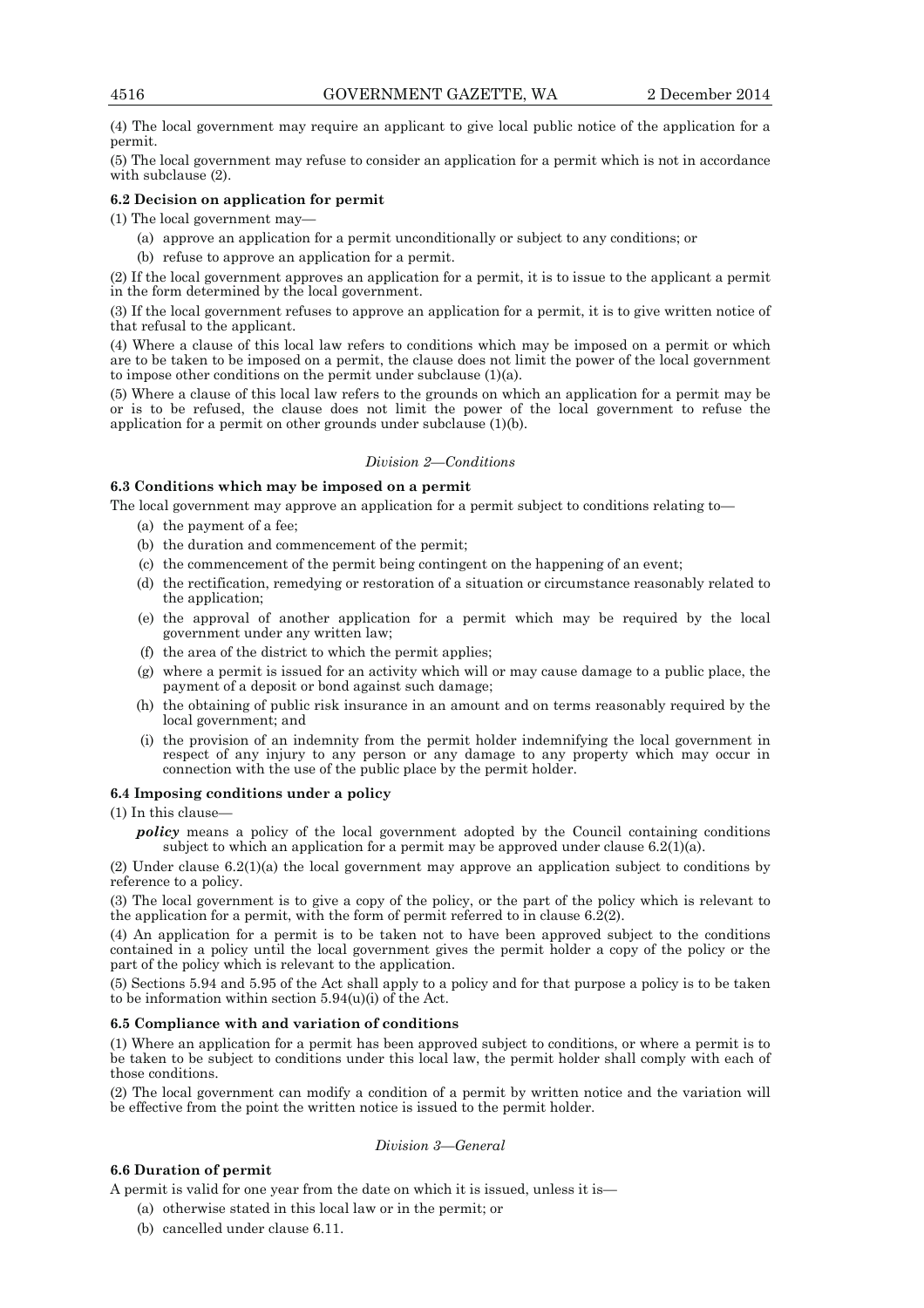## **6.7 Permits for outdoor facilities**

Notwithstanding clause 6.6, a facility permit issued for the purposes of clause 5.16 will be valid from the date of issue until 30 June.

## **6.8 Renewal of permit**

(1) A permit holder may apply to the local government in writing prior to expiry of a permit for the renewal of the permit.

- (2) The provisions of—
	- (a) this Part; and
	- (b) any other provision of this local law relevant to the permit which is to be renewed,

shall apply to an application for the renewal of a permit with all necessary changes as the context requires.

## **6.9 Transfer of permit**

(1) An application for the transfer of a valid permit is to—

- (a) be made in writing;
- (b) be signed by the permit holder and the proposed transferee of the permit;
- (c) provide such information as the local government may require to enable the application to be determined; and
- (d) be forwarded to the CEO together with any fee imposed and determined by the local government under and in accordance with sections 6.16 to 6.19 of the Act.

(2) The local government may approve an application for the transfer of a permit, refuse to approve it or approve it subject to any conditions.

(3) Where the local government approves an application for the transfer of a permit, the transfer may be effected by—

- (a) an endorsement on the permit signed by the CEO; or
- (b) issuing to the transferee a permit in the form determined by the local government.

(4) Where the local government approves an application for the transfer of a permit, it is not required to refund any part of any fee paid by the former permit holder.

#### **6.10 Production of permit**

A permit holder is to produce to an authorised person her or his permit immediately upon being required to do so by that authorised person.

## **6.11 Cancellation of permit**

(1) Subject to clause 7.1, a permit may be cancelled by the local government if the permit holder has not complied with a—

- (a) condition of the permit; or
- (b) provision of any written law which may relate to the activity regulated by the permit.

(2) On the cancellation of a permit the permit holder—

- (a) shall return the permit as soon as practicable to the local government; and
- (b) is to be taken to have forfeited any fees paid in respect of the permit.

## **PART 7—OBJECTIONS AND APPEALS**

## **7.1 Application of Part 9 Division 1 of Act**

When the local government makes a decision-

- (a) under clause 6.2(1); or
- (b) as to whether it will renew, vary, or cancel a permit,

the provisions of Division 1 of Part 9 of the Act and regulation 33 of the Regulations apply to that decision.

## **PART 8—MISCELLANEOUS NOTICES**

## **8.1 Notice to redirect or repair sprinkler**

Where a lawn or a garden is being watered with a sprinkler which is on the lawn or the garden, in a manner which causes or may cause an inconvenience or obstruction to any person using a thoroughfare, the local government may give a notice to the owner or the occupier of the land abutting on the lawn or the garden, requiring the owner or the occupier or both to move or alter the direction of the sprinkler or other watering equipment.

#### **8.2 Hazardous plants**

(1) Where a plant in a garden creates or may create a hazard for any person using a thoroughfare, the local government may give a notice to the owner or the occupier of the land abutting on the garden to remove, cut, move or otherwise deal with that plant so as to remove the hazard.

(2) Subclause (1) does not apply where the plant was planted by the local government.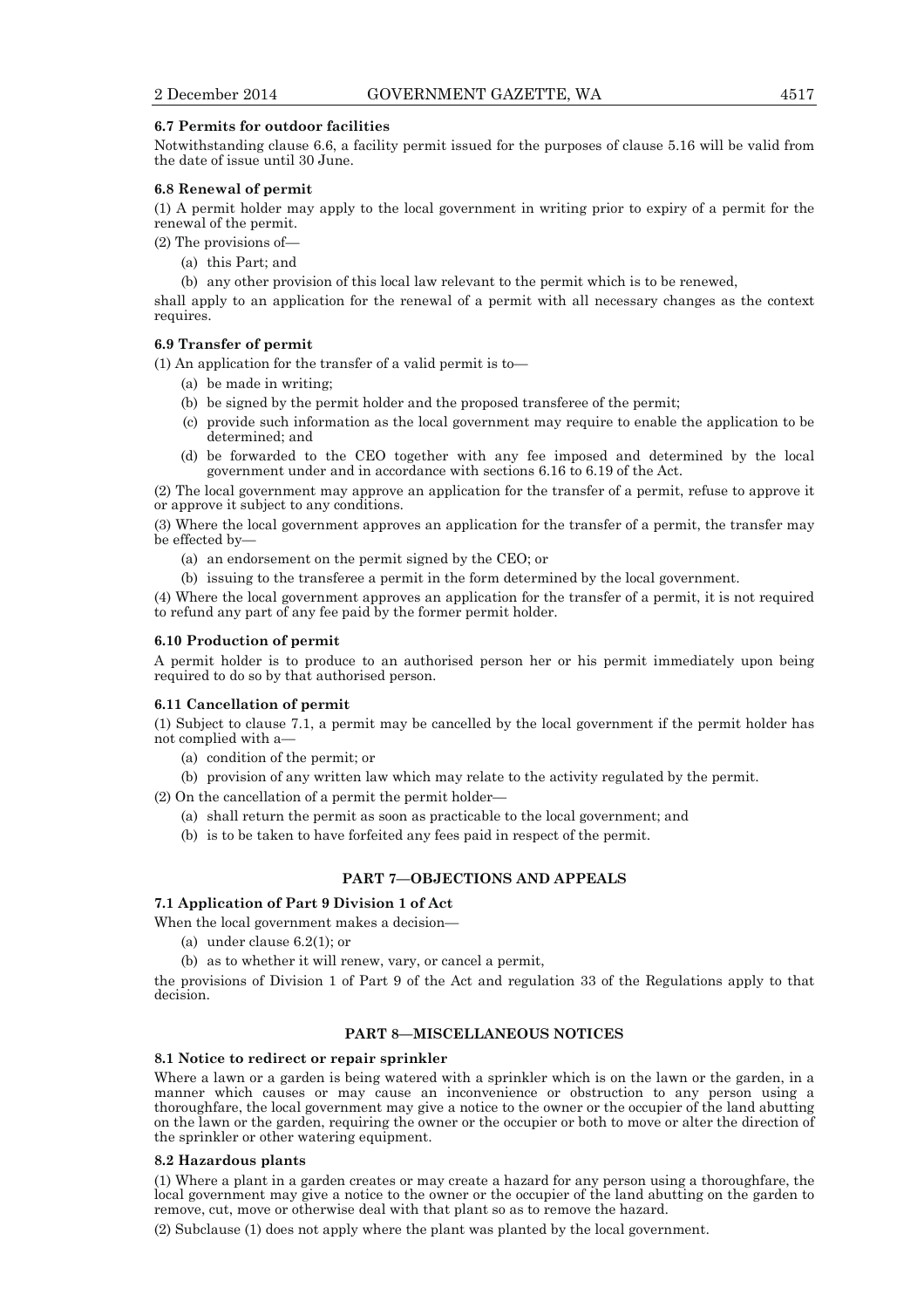#### **8.3 Notice to repair damage to thoroughfare**

Where any portion of a thoroughfare has been damaged, the local government may by notice to the person who caused the damage order the person to repair or replace that portion of the thoroughfare to the satisfaction of the local government.

#### **8.4 Notice to remove thing unlawfully placed on thoroughfare**

Where any thing is placed on a thoroughfare in contravention of this local law, the local government may by notice in writing to the owner or the occupier of the property which abuts on that portion of the thoroughfare where the thing has been placed, or such other person who may be responsible for the thing being so placed, require the relevant person to remove the thing.

## **PART 9—ENFORCEMENT**

#### *Division 1—Notices given under this local law*

#### **9.1 Offence to fail to comply with notice**

Whenever the local government gives a notice under this local law requiring a person to do any thing, if the person fails to comply with the notice, the person commits an offence.

## **9.2 Local government may undertake requirements of notice**

Where a person fails to comply with a notice referred to in clause 9.1, the local government may do the thing specified in the notice and recover from that person, as a debt, the costs incurred in so doing.

## *Division 2—Offences and penalties*

#### Subdivision 1—General

## **9.3 Offences**

(1) Any person who fails to do anything required or directed to be done under this local law, or who does anything which under this local law that person is prohibited from doing, commits an offence.

(2) Any person who commits an offence under this local law is liable, upon conviction, to a penalty not exceeding \$5,000, and if the offence is of a continuing nature, to an additional penalty not exceeding \$500 for each day or part of a day during which the offence has continued.

#### Subdivision 2—Infringement notices and modified penalties

## **9.4 Prescribed offences**

(1) An offence against a clause specified in Schedule 1 is a prescribed offence for the purposes of section 9.16(1) of the Act.

(2) The amount of the modified penalty for a prescribed offence is that specified adjacent to the clause in Schedule 1.

(3) For the purpose of guidance only, before giving an infringement notice to a person in respect of the commission of a prescribed offence, an authorised person should be satisfied that—

- (a) commission of the prescribed offence is a relatively minor matter; and
- (b) only straightforward issues of law and fact are involved in determining whether the prescribed offence was committed, and the facts in issue are readily ascertainable.

## **9.5 Forms**

Unless otherwise specified, for the purposes of this local law—

- (a) where a vehicle is involved in the commission of an offence, the form of the notice referred to in section 9.13 of the Act is that of Form 1 in Schedule 1 of the Regulations;
- (b) the form of the infringement notice given under section 9.16 of the Act is that of Form 2 in Schedule 1 of the Regulations; and
- (c) the form of the notice referred to in section 9.20 of the Act is that of Form 3 in Schedule 1 of the Regulations.

————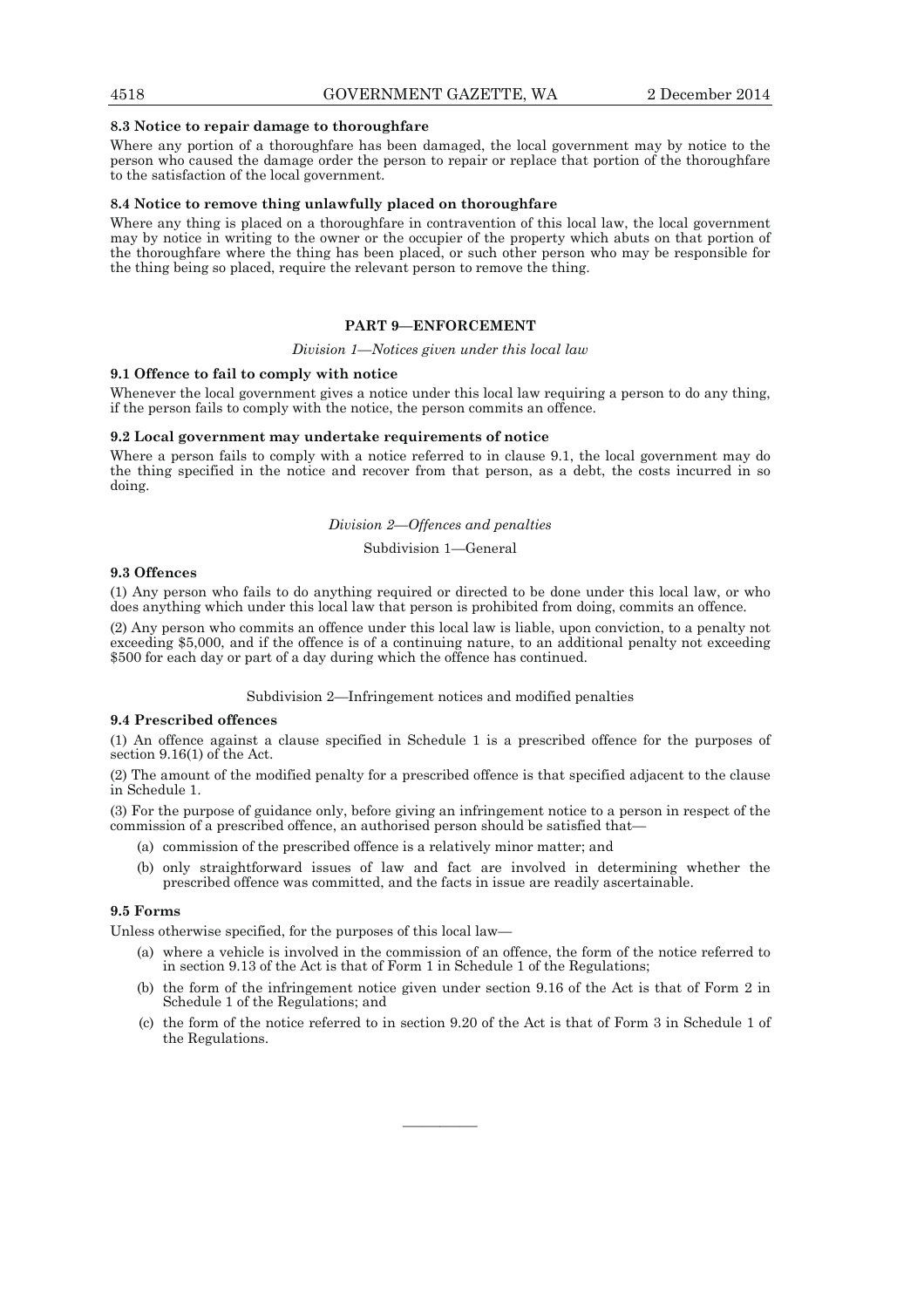## **SCHEDULE 1—PRESCRIBED OFFENCES**

(Clause 9.4)

| Clause        | Description                                                                                                  | Modified<br>Penalty<br>\$ |
|---------------|--------------------------------------------------------------------------------------------------------------|---------------------------|
| 2.1(a)        | Plant any plant which is above 0.6m in height or which creates a<br>sightline hazard.                        | 150                       |
| 2.1(c)        | Damage lawn or garden or remove any plant or part of plant from a<br>lawn or garden                          | 150                       |
| 2.1(d)        | Damage a tree or remove a tree or part of a tree                                                             | 500                       |
| 2.1(e)        | Place on any footpath or thing, substance or fluid which may create a<br>hazard                              | 150                       |
| 2.1(f)        | Damaging or interfering with signpost or structure on thoroughfare                                           | 350                       |
| 2.1(i)        | Plant (except grass) on thoroughfare within 2m of carriageway                                                | 150                       |
| 2.1(k)        | Playing games so as to impede vehicles or persons on thoroughfare                                            | 150                       |
| 2.1(m)        | Riding of skateboard or similar device on mall, arcade, colonnade or<br>verandah of shopping centre          | 150                       |
| 2.2(1)(a)     | Digging a trench through a kerb or footpath without a permit                                                 | 150                       |
| 2.2(1)(b)     | Throw, place or deposit anything on a verge without a permit                                                 | 200                       |
| 2.2(1)(b)(ii) | Placing a bulk rubbish container on a thoroughfare without a permit                                          | 200                       |
| 2.2(1)(c)     | Causing obstruction to water channel on thoroughfare without a permit                                        | 300                       |
| 2.2(1)(d)     | Placing or draining offensive fluid on thoroughfare without a permit                                         | 300                       |
| 2.2(1)(f)     | Lighting a fire on a thoroughfare without a permit                                                           | 350                       |
| 2.2(1)(g)     | Felling tree onto thoroughfare without a permit                                                              | 200                       |
| 2.2(1)(i)     | Installing pipes or stone on thoroughfare without a permit                                                   | 200                       |
| 2.2(1)(k)     | Installing a hoist or other thing on a structure or land for use over a<br>thoroughfare without a permit     | 350                       |
| 2.2(1)(1)     | Creating a nuisance on a thoroughfare without a permit                                                       | 200                       |
| 2.2(1)(n)     | Interfering with anything on a thoroughfare without a permit                                                 | 200                       |
| 2.3(1)        | Consumption or possession of liquor on thoroughfare                                                          | 125                       |
| 2.5(1)        | Failure to obtain permit for temporary crossing                                                              | 250                       |
| 2.7(2)        | Failure to comply with notice to remove crossing and reinstate kerb                                          | 350                       |
| 2.10(1)       | Installation of verge treatment other than permissible verge treatment                                       | 250                       |
| $2.11\,$      | Failure to maintain permissible verge treatment or placement of<br>obstruction on verge                      | 200                       |
| 2.12          | Failure to comply with notice to rectify default                                                             | 200                       |
| 2.16(2)       | Failure to comply with sign on public place                                                                  | 150                       |
| 2.18(1)       | Driving or taking a vehicle on a closed thoroughfare                                                         | 350                       |
| 3.3(1)        | Placing advertising sign or affixing any advertisement on a<br>thoroughfare without a permit                 | 150                       |
| 3.3(3)        | Erecting or placing of advertising sign in a prohibited area                                                 | 150                       |
| 4.1(1)        | Animal or vehicle obstructing a public place or local government<br>property                                 | 150                       |
| 4.2(3)(a)     | Animal on thoroughfare when not led, ridden or driven                                                        | 150                       |
| 4.2(3)(b)     | Animal on public place with infectious disease                                                               | 150                       |
| 4.2(3)(c)     | Training or racing animal on thoroughfare in built-up area                                                   | 150                       |
| 4.2(3)        | Horse led, ridden or driven on thoroughfare in built-up area without a<br>permit or authority of written law | 150                       |
| $4.6\,$       | Person leaving shopping trolley in public place other than trolley bay                                       | 150                       |
| 5.2(1)        | Conducting of stall in public place without a permit                                                         | 350                       |
| 5.3(1)        | Trading without a permit                                                                                     | 350                       |
| 5.8(1)(a)     | Failure of stallholder or trader to display or carry permit                                                  | 150                       |
| 5.8(1)(b)     | Stallholder or trader not displaying valid permit                                                            | 150                       |
| 5.8(1)(c)     | Stallholder or trader not carrying certified scales when selling goods by<br>weight                          | 150                       |
| 5.8(2)        | Stallholder or trader engaged in prohibited conduct                                                          | 150                       |
| 5.10          | Performing in a public place without a permit                                                                | 150                       |
| 5.11(2)       | Failure of performer to move onto another area when directed                                                 | 150                       |